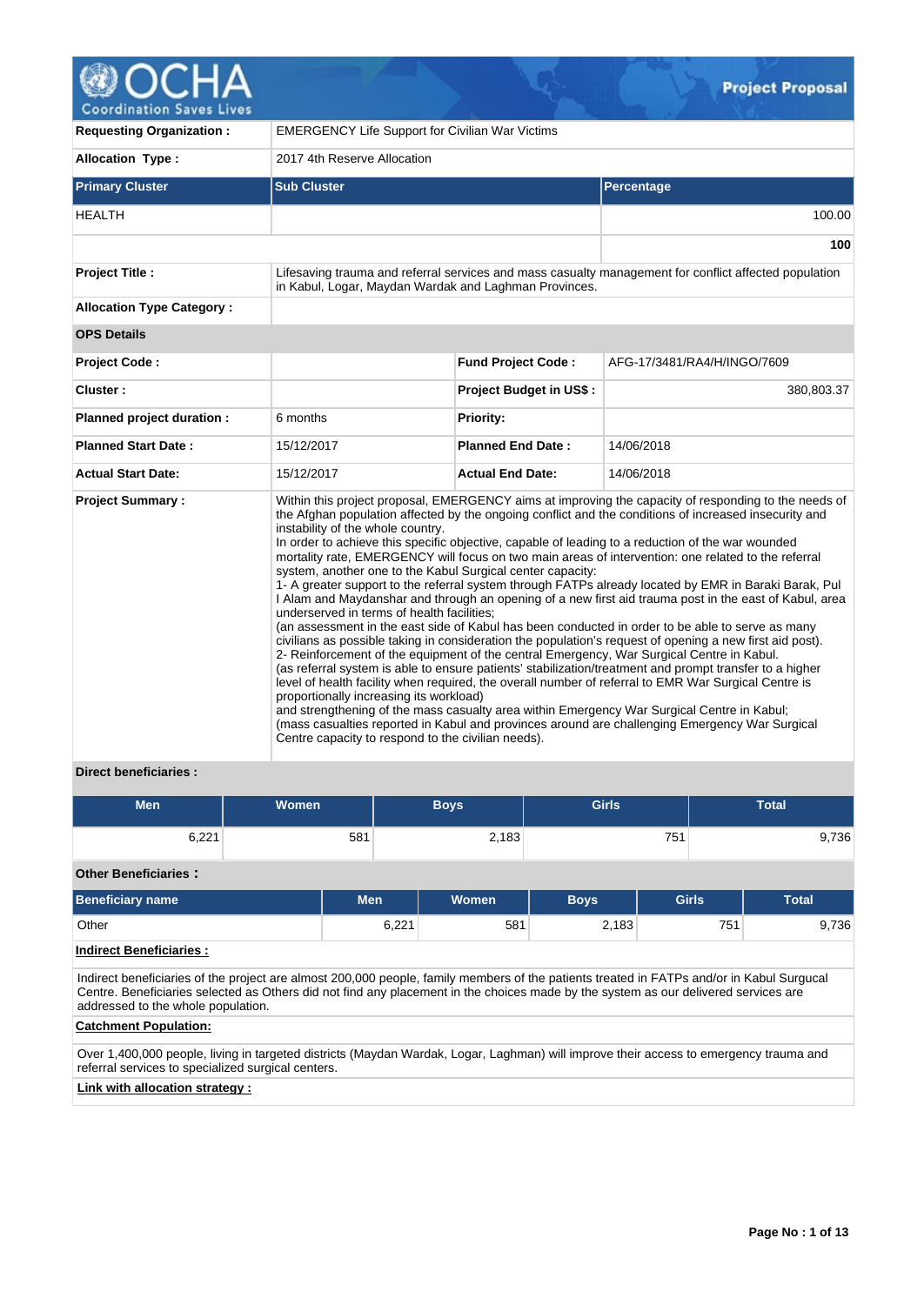Considering the same period of the previous year, the first half of 2017 has registered a higher number of civilian casualties together with an increasing (a constantly increasing) of armed clashes in provinces around Kabul. As stated by UNAMA, more than 5,243 civilian casualties have been recorded between January and June 2017. Statistics have highlighted an increment of child and women casualties, with an increasing of 23% of women and a 9% of child injuries. These casualties are often caused by unexploded ordnance, pressure plate IEDs and aerial operations in civilian populated areas, which has recorded an unprecedented increment of 61% during the first six months of this year. The intensification of the conflict has led a high number of war wounded injuries. Between January and June, almost 25,000 war wounded patients were reported through First Aid Posts (FATPs) and specialized trauma care centers, as EMERGENCY, across the country. Heightened casualties, combined with limited opportunities for the country and patient transfer, have increased the pressure on district level hospitals for additional stabilization and casualty management services to be provided, while simultaneously restricting their ability to deliver safe and quality primary health care to local communities.

Furthermore, the first half of the year saw an increasing number of health facilities no longer functional in Laghman, Farah and Badghis provinces, the most affected. Some facility has been directly affected by heavily fighting and in some case, occupation by part of the conflict has been reported. 32 FATPs closures has been registered by INSO (Jan to June 2017 data), which constitute a grave violation of International humanitarian law, have resulted in more than half a million people without access to essential healthcare, 250.000 of them in Laghman province alone. Overall, access to life saving and basic health service across Afghanistan remains inadequate as a consequence of a conflict which is both intensifying in nature and expanding in geographic scope. In this regard, the presence of multiple competing actors across the region, and attendant rise in conflict activity, is one of the main reasons behind the increase in civilian displacement experienced in the East so far for this year.

Current proposal is in line with the HEALTH OBJECTIVE 1, regarding ensure access to emergency health services, effective trauma care and mass casualty management for shock affected people, relates to SO1 of HRP-2017 Afghanistan.

### **Sub-Grants to Implementing Partners :**

| <b>Partner Name</b>                                    | <b>Partner Type</b> | <b>Budget in US\$</b>       |
|--------------------------------------------------------|---------------------|-----------------------------|
|                                                        |                     |                             |
| Other funding secured for the same project (to date) : |                     |                             |
| <b>Other Funding Source</b>                            |                     | <b>Other Funding Amount</b> |
|                                                        |                     |                             |

# **Organization focal point :**

| <b>Name</b>      | Title                 | Email                            | <b>IPhone</b>      |
|------------------|-----------------------|----------------------------------|--------------------|
| Dejan Panic      | Programme Coordinator | pcafghanistan@emergency.it       | $+93(0)$ 796786251 |
| Cristina Contini | Country Administrator | kabuladministration@emergency.it | +93 (0) 796882412  |

#### **BACKGROUND**

#### **1. Humanitarian context analysis**

Conflict remains both a primary driver of health needs across Afghanistan while simultaneously compromising the efficacy and delivery of services to affected population.

Intense fighting in Darzab, Jawzjan Province over a few day period in June, for example, resulted in over 300 deaths and numerous trauma casualties. It left a number of health facilities physically damaged requiring urgent rehabilitation and even rendered ambulances nonoperational. In the first six months of the year many doctors have fled, nurses are no longer able to continue working as a result of fighting leaving thousand without access to essential, lifesaving services. The loss of these key human resources has significant and long lasting effects on the provision of healthcare. Between January and July 2017, 24.462 weapon induced wounded have been reports through First Aid Post (FATP) and specialized trauma care centers, an increase of 28 per cent in war trauma incidence compared to the same period in 2016. The bombing in Kabul city exemplifies the ongoing need for specialized trauma care to be provided. Over 300 people critically injured in the attack, with trauma care entirely provided by humanitarian actors (93 had been received in EMERGENCY Hospital).

More frequent attacks and occupation of healthcare facilities continue to limit population's 'access to basic health services, particularly in high conflict areas. In the first half of 2017, some 42 health facilities across 8 districts have been forced to close for lengthy periods of time leaving 450,000 people without any health services and challenging those remained active. In this context, humanitarian workers have been left with no choice but to provide immediate and lifesaving health services promptly to affected people.

**2. Needs assessment**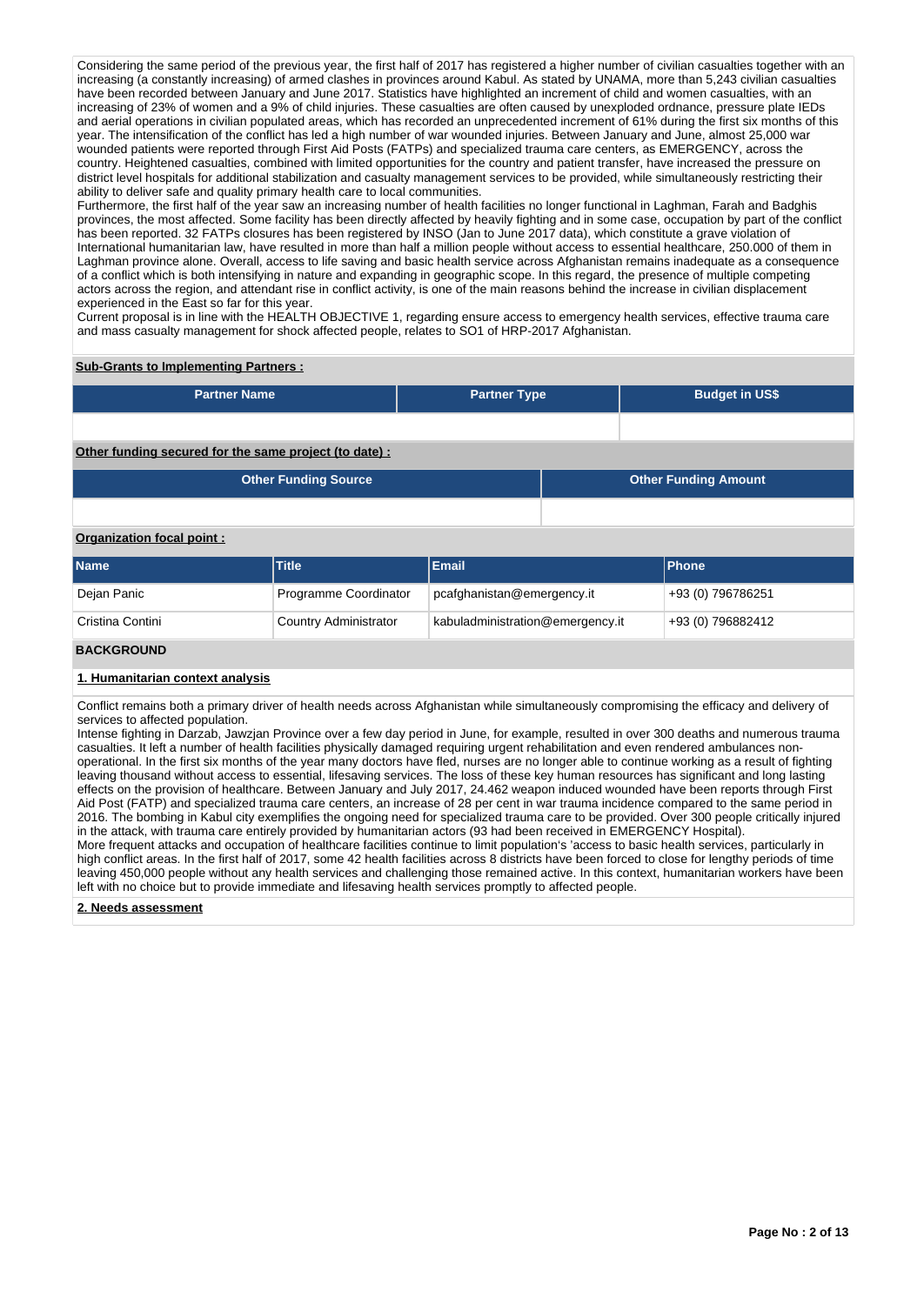During the first half of 2017, armed conflict continued to cause severe harm to civilians across Afghanistan, killing and injuring civilians at levels similar to the same period last year. Between 1st of January and 30th of June 2017, UNAMA documented 5,243 civilian casualties (1,662 deaths and 3,581 injured).

Notwithstanding the minimal overall reduction in civilian casualties, both child and women casualties rose during the first half of 2017 with a 23 percent increase in women casualties (636) and a nine percent increase in child deaths (436)

In 2017, despite 2016 records, collection data from Emergency FATPs and Kabul Hospital shows a general increase in workload indicators, as follows:

FATPs: Data collected and analysed by Emergency in the first half of 2017, in Logar and Wardak Provinces show an increased activity of stabilization and follow up of patients initially treated inside Emergency FATPs (Pul I Alam, Baraki Barak and Maydanshar) and consequently referred to Emergency Kabul Hospital.

A comparison between 2016/2017 (jan-jun) highlights that Pul I Alam visits have passed from 1212 to 1290 (+6%) and referral of serious and life-threatening cases from 67 to 86 (+28%), Baraki Barak from 951 to 1499 (+58%), while Maydanshar FATP has seen increase in activities related to referral to Emergency Kabul Hospital from 28 in 2016 to 49 in 2017 (+75%).

Laghman Province is witnessing a large scale of incidents which consequently brought several clinics to be closed across the province and with corresponding implications for local communities. This escalated activity was expression of multiple attacks targeting the more exposed district centres of the whole province. The foreseen activity workload of Laghman FATP is based on data reported from Ghazni FATP, given the similarity of conditions and health facilities coverage, Please find attached data on Fatps activity trend.

HOSPITAL: An internal Emergency data analysis (comparison of 2013-2017) shows a consecutive increase in the mass casualties managed within the hospital and the total number of injured.

If in 2013 and 2014 the number of those who were stabilized in OPD and those admitted for criticality and severity of clinical conditions was around 90, in 2015 it went to 168, in 2016 to 239 and 2017 to 390, with a number of mass casualties managed going from 7 in 2015 to 18 in 2017. Remarkable also the increase in women's involvement ranging from 12 to 42 in the last 5 years.

Please find attached comprehensive data regarding mass casualties and related injuries treated at Emergency Kabul Hospital.

# **3. Description Of Beneficiaries**

The project will be focused on conflict affected people. All people living in target and nearby districts will have improved access to Emergency trauma and referral services, Indirect beneficiaries of this project are all people living in central Provinces of Kabul, Maidan Wardak, Ghazni, Kapisa, Paktia, Parwan, Logar and in east Provinces such as Laghman. Trauma patients and war wounded people are the main target with special attention to vulnerable groups such as children and women. Direct beneficiaries that will be reached by the proposed intervention are the following:

- 1,290 estimated beneficiaries of Pul I Alam FATPs;

- 1499 estimated beneficiaries of Baraki Barak FATPs;

- 686 estimated beneficiaries of Maydanshar FATPs;
- 814 estimated beneficiaries of Laghman new opening FATP (estimation based on similar FATP activity for 2 months);
- 5,446 estimated beneficiaries of Emergency War Surgical Centre in Kabul.

### **4. Grant Request Justification**

With complementarity to the first allocation CHF project and along with Cluster priorities, this proposal will be focused on: reinforce the referral system, improving the responsiveness of Kabul Surgical Centre, serving a catchment population underserved in terms of health facilities. This improvement in Kabul Surgical Centre capacity, required for the exceptional overload in admissions and OPD visits during 2016-2017, will include the strengthening of the area used for managing mass casualties, and the upgrading needed in terms of equipment and staff. The combination of these 2 actions will improve the level of lifesaving services guaranteed to the target population and it will impact the catching population during the most overloaded months since EMERGENCY Surgical Center opening.

#### **5. Complementarity**

The proposed project aims at improving the capacity of responding to the needs of the Afghan population affected by the ongoing conflict and the conditions of increased insecurity and instability of the whole country.

Along with increasing trends of referral from Emergency FAPS network and with complementarity to the project CHF 5005 "Lifesaving trauma and referral services for conflict affected population in Parwan, Kabul, Ghazni, Kapisa, Paktia, Maidan Wardak Provinces." funded by OCHA in June 2017, this specific project proposal intends to reinforce the support in those areas where Emergency FAPS are already well settled as Pul I Alam, Baraki Barak and Maydanshar as strengthen the presence in Laghman area with a new opening FATP filling the gap currently present. Moreover, considering the increase of mass casualties to be managed and in alignment with priorities of the Humanitarian Response Plan for 2017, the project will be focused on increase the response capability of mass events, both in terms of equipment and human resources.

The project will be implemented in coordination with MOPH: indeed, all activities implemented by EMERGENCY are previously discussed and approved by MOPH, which donated many of the facilities rehabilitated as FATPs to EMERGENCY. EMERGENCY collaborates also with BPHS/EPHS: these health centres refer war wounded patients to FATPs or directly to the trauma surgical centre in Kabul as well EMERGENCY refers non war wounded trauma to EPHS facilities on base of different injuries.

#### **LOGICAL FRAMEWORK**

#### **Overall project objective**

The increasing intensity of the conflict continues to impact the civilian population. The intensified level of violence in the Central and South-Eastern areas as well as in Kabul city has resulted in the increase of war related victims, thus highlighting the inadequate functioning of public health facilities and referral system. As a consequence, the population living in Kabul, Logar, Laghman and Wardak Provinces has been and will be deprived of access to essential health services and the public health referral system (FATPs+Kabul Hospital) in order to guarantee the trauma patients life-saving stabilization and referral service to health facilities which will provide high quality surgical treatment. The overall project objective is to ensuring access to Emergency Health services, effective trauma care and mass casualty management for shock affected people.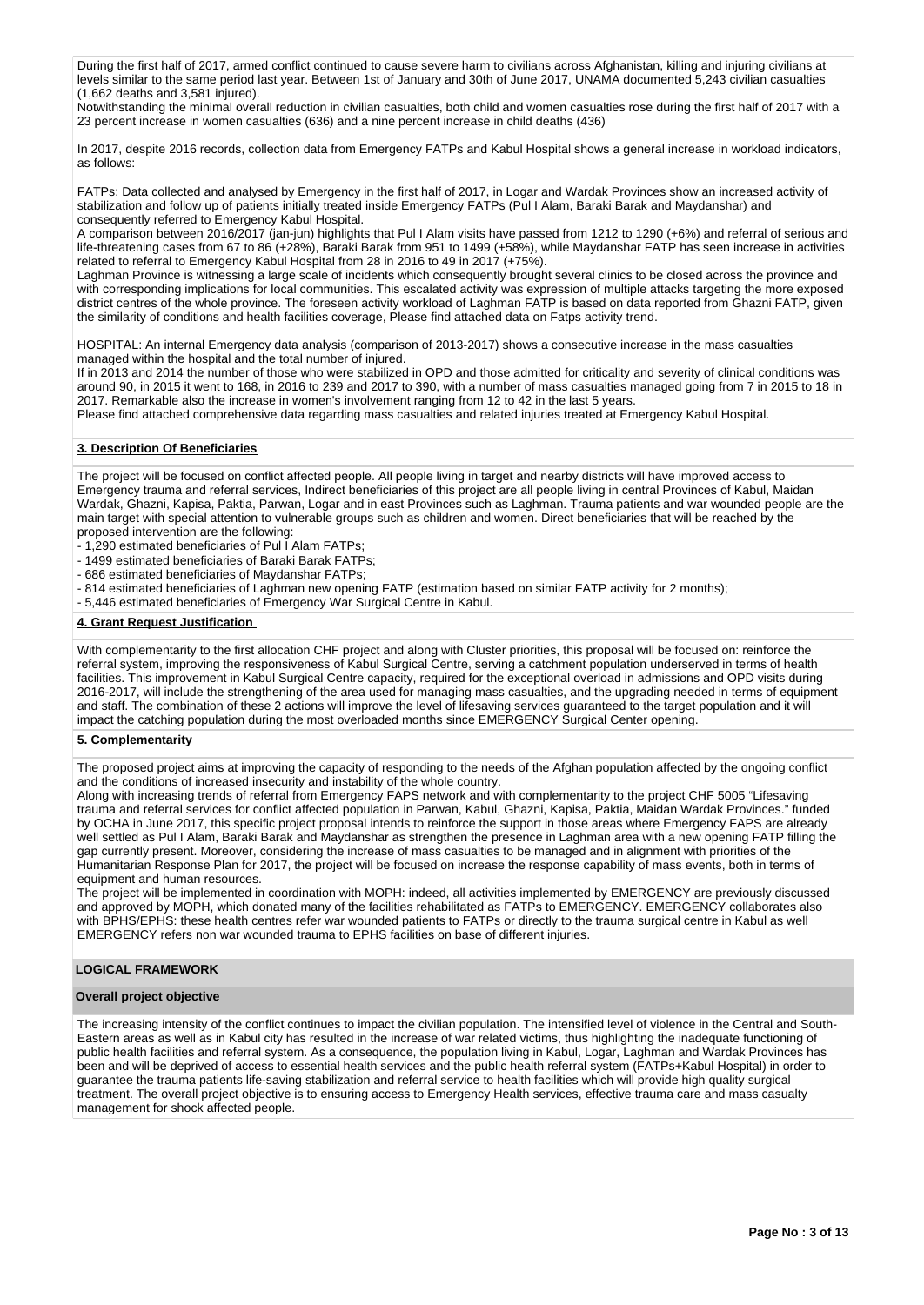| <b>HEALTH</b>                                                                                                                                  |                                                                                                                                                                                                          |                                 |
|------------------------------------------------------------------------------------------------------------------------------------------------|----------------------------------------------------------------------------------------------------------------------------------------------------------------------------------------------------------|---------------------------------|
| <b>Cluster objectives</b>                                                                                                                      | <b>Strategic Response Plan (SRP) objectives</b>                                                                                                                                                          | <b>Percentage of activities</b> |
| Objective 1: Ensure access to emergency<br>health services, effective trauma care and<br>mass casualty management for shock<br>affected people | 2017-SO1: Immediate humanitarian needs of<br>shock affected populations are met -<br>including conflict and natural disaster<br>affected and IDPs, refugees and returning<br>Afghans from armed conflict | 100.                            |

**Contribution to Cluster/Sector Objectives :** By supporting the network of FATPs in Central and Eastern areas and the referral capacity to manage trauma patients within the specialized trauma centre in Kabul, EMERGENCY contributes to achieve the Health Cluster Sector objective N. 1, "Ensure access to emergency health services, effective trauma care and mass casualty management for shock affected people". In fact, the FATPs network will be supported in order to provide prompt and proper medical stabilization and evacuation in high risk districts, allowing to reduce the trauma related mortality rate in locations where active armed conflict incidents are frequent. Additionally, the structure of the well-equipped and appropriately staffed, specialized trauma centre in Kabul will be supported in order to increase their ability to manage mass casualties and referral capacity. Thus, the intervention responds to the most acute needs identified in the HRP 2017, based on provide life-saving humanitarian assistance to vulnerable population affected by conflict.

#### **Outcome 1**

Improved the EMR's capacity of responding to the need of the Afghan population affected by the ongoing conflict and the conditions of increased insecurity and instability of the whole country.

# **Output 1.1**

#### **Description**

Support to the referral system from FATPs located by EMR in Baraki Barak, Pul I Alam and Maydanshar and opening of a new FATP in the east of Kabul, area underserved in terms of health facilities.

#### **Assumptions & Risks**

Risk 1: movements of the frontline and changes in war intensity; mitigation strategy: relocation of FATPs in other provinces were the level of conflict has remained high.

Risk 2: shortage in drugs or medical supplies due to procurement difficulties; mitigation strategy: ensuring a sufficient stock to each FATPs and anticipation in purchasing of new items.

# **Indicators**

|                               |                                                    |                                                                                                                                          | <b>End cycle beneficiaries</b> |                                     | <b>End</b><br>cycle |              |               |
|-------------------------------|----------------------------------------------------|------------------------------------------------------------------------------------------------------------------------------------------|--------------------------------|-------------------------------------|---------------------|--------------|---------------|
| Code                          | <b>Cluster</b>                                     | <b>Indicator</b>                                                                                                                         | <b>Men</b>                     | Women<br>$\overline{\mathsf{Boys}}$ |                     | <b>Girls</b> | <b>Target</b> |
| Indicator 1.1.1               | <b>HEALTH</b>                                      | Mortality rate of patients during transportation<br>from FATPs to EMR Kabul Hospital.                                                    |                                |                                     |                     |              | 4             |
|                               | <b>Means of Verification: FATPs Death Register</b> |                                                                                                                                          |                                |                                     |                     |              |               |
| Indicator 1.1.2               | <b>HEALTH</b>                                      | Patients severely injured are timely referred                                                                                            |                                |                                     |                     |              | 360           |
|                               |                                                    | <b>Means of Verification:</b> FATPs registration book in both FATP and Hospital Facilities                                               |                                |                                     |                     |              |               |
| Indicator 1.1.3               | <b>HEALTH</b>                                      | Number of people served by FATP services (not<br>referred)                                                                               |                                |                                     |                     |              | 3,352         |
|                               | <b>Means of Verification: FATPs Book Registers</b> |                                                                                                                                          |                                |                                     |                     |              |               |
| Indicator 1.1.4               | <b>HEALTH</b>                                      | SA2- Number of high risk conflict-affected districts<br>with at least one first aid trauma post                                          | 4                              |                                     |                     |              | 4             |
| <b>Means of Verification:</b> |                                                    |                                                                                                                                          |                                |                                     |                     |              |               |
| <b>Activities</b>             |                                                    |                                                                                                                                          |                                |                                     |                     |              |               |
| Activity 1.1.1                |                                                    |                                                                                                                                          |                                |                                     |                     |              |               |
|                               |                                                    | Provision of Emergency Trauma services 24/7 in 4 FATPs and specialized Trauma Centers.                                                   |                                |                                     |                     |              |               |
| Activity 1.1.2                |                                                    |                                                                                                                                          |                                |                                     |                     |              |               |
| Kabul EMR Surgical Hospital.  |                                                    | Implementation of referral system among 3 FATPs in Baraki Barak, Pul I Alam and Maydanshar. War injured patients will be referred to     |                                |                                     |                     |              |               |
| Activity 1.1.3                |                                                    |                                                                                                                                          |                                |                                     |                     |              |               |
| Surgical Hospital.            |                                                    | Establishment of 1 new FATP in Laghman along with population needs and acceptance. War injured patients will be referred to Kabul EMR    |                                |                                     |                     |              |               |
| Activity 1.1.4                |                                                    |                                                                                                                                          |                                |                                     |                     |              |               |
| medical care                  |                                                    | Collection, compilation, analysis of health statistics related to medical output for monitoring purpose and maintenance of high standard |                                |                                     |                     |              |               |

# **Output 1.2**

### **Description**

Reinforcement of the responsiveness of Emergency War Surgical Centre in Kabul; Strengthening of the mass casualty area within Emergency War Surgical Centre in Kabul.

#### **Assumptions & Risks**

Risk 1: movements of the frontline and changes in war intensity; mitigation strategy: relocation of FATPs in other provinces were the level of conflict has remained high.

Risk 2: shortage in drugs or medical supplies due to procurement difficulties; mitigation strategy: ensuring a sufficient stock to each FATPs and anticipation in purchasing of new items.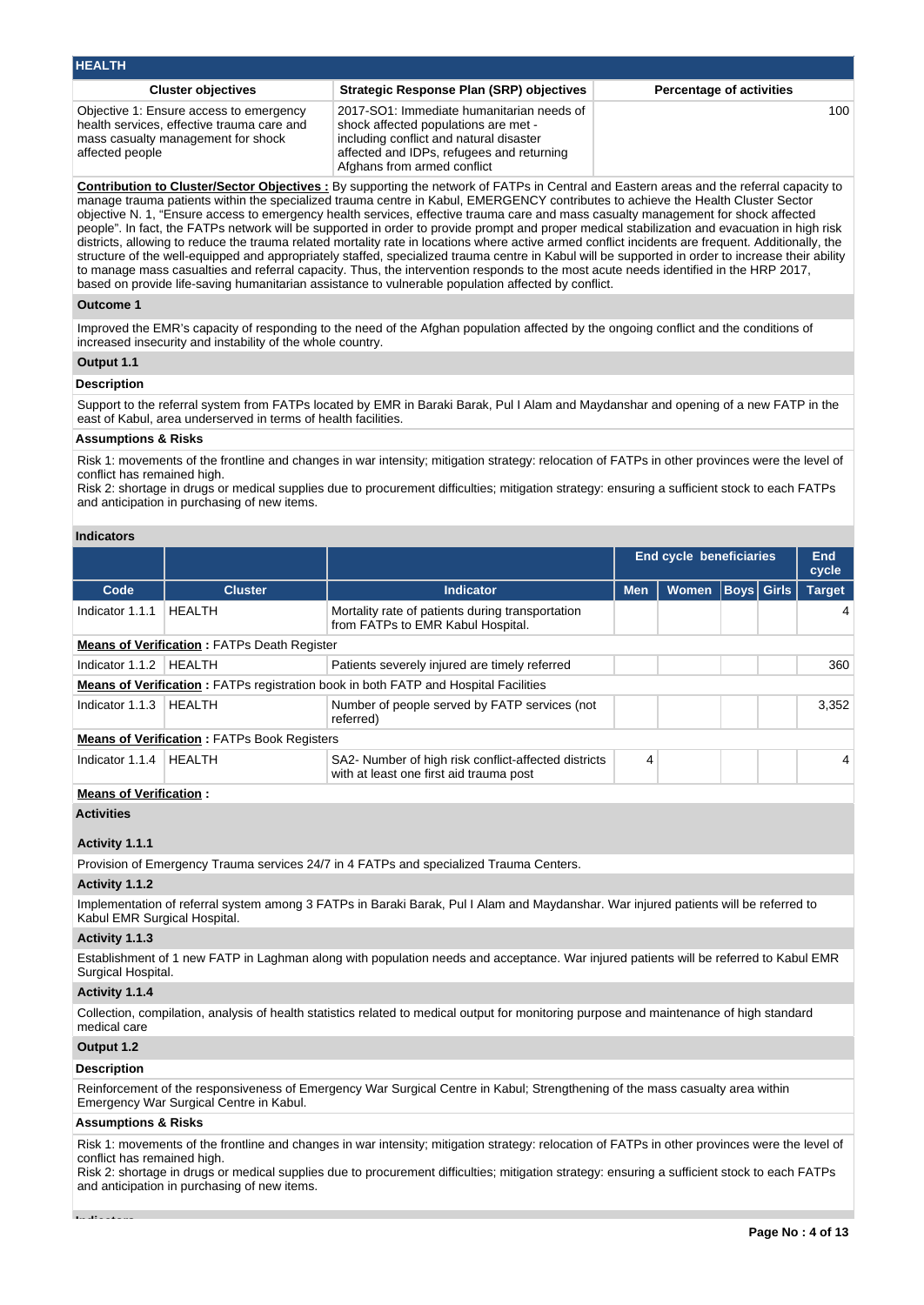# **Indicators**

|                   |                                                                        |                                                                                                                                          |            | <b>End cycle beneficiaries</b> |                   |   | End<br>cycle  |
|-------------------|------------------------------------------------------------------------|------------------------------------------------------------------------------------------------------------------------------------------|------------|--------------------------------|-------------------|---|---------------|
| Code              | <b>Cluster</b>                                                         | <b>Indicator</b>                                                                                                                         | <b>Men</b> | <b>Women</b>                   | <b>Boys</b> Girls |   | <b>Target</b> |
| Indicator 1.2.1   | <b>HEALTH</b>                                                          | Number of staff receiving training on the job and<br>providing 24 hours emergency service in EMR<br>Kabul Hospital.                      |            |                                |                   |   | 54            |
|                   |                                                                        | Means of Verification: Administration Office, Emergency Kabul Hospital payroll, Attendance sheet                                         |            |                                |                   |   |               |
| Indicator 1.2.2   | <b>HEALTH</b>                                                          | Number of surgeries procedures performed on<br>war wounded and life threatening trauma patients<br>admitted in Emergency Kabul hospital. |            |                                |                   |   | 4,830         |
|                   | <b>Means of Verification:</b> Operation Theatre registration book      |                                                                                                                                          |            |                                |                   |   |               |
| Indicator 1.2.3   | <b>HEALTH</b>                                                          | Case fatality rate of the overall number of<br>admitted patients received from mass casualties.                                          |            |                                |                   |   | 4             |
|                   |                                                                        | <b>Means of Verification: OPD and OT registration book in EMR Hospital, Kabul</b>                                                        |            |                                |                   |   |               |
| Indicator 1.2.4   | <b>HEALTH</b>                                                          | Augmented 'extra bed' capacity in order to<br>respond to increased in mass casualties events.                                            |            |                                |                   |   | 20            |
|                   | <b>Means of Verification: Hospital Facility</b>                        |                                                                                                                                          |            |                                |                   |   |               |
| Indicator 1.2.5   | <b>HEALTH</b>                                                          | RA4 - Proportion of individuals receiving trauma<br>care services (and number)                                                           | 66         | 6                              | 21                | 7 | 100           |
|                   |                                                                        | <b>Means of Verification: OT and OPD registers in Emergency Kabul Hospital</b>                                                           |            |                                |                   |   |               |
| <b>Activities</b> |                                                                        |                                                                                                                                          |            |                                |                   |   |               |
| Activity 1.2.1    |                                                                        |                                                                                                                                          |            |                                |                   |   |               |
|                   | Provision of 24/7 OPD trauma services in EMR Surgical Center in Kabul. |                                                                                                                                          |            |                                |                   |   |               |
| Activity 1.2.2    |                                                                        |                                                                                                                                          |            |                                |                   |   |               |
|                   |                                                                        | Provision of 24/7 surgical treatment for war wounded and trauma patients admitted in EMR Surgical Centre.                                |            |                                |                   |   |               |
| Activity 1.2.3    |                                                                        |                                                                                                                                          |            |                                |                   |   |               |
|                   |                                                                        | Provide extra equipment to increase Hospital capacity, including temporary extra beds in case of mass casualty.                          |            |                                |                   |   |               |
| Activity 1.2.4    |                                                                        |                                                                                                                                          |            |                                |                   |   |               |
|                   |                                                                        | Equip the mass casualty area in EMR Surgical Centre in Kabul to be prepared for winter.                                                  |            |                                |                   |   |               |

**Additional Targets :**

# **M & R**

## **Monitoring & Reporting plan**

The project will be directly supervised by the Afghanistan Programme Coordinator and EMERGENCY teams in Kabul. Statistics on clinical activities will be collected on daily basis, compiled and analyzed on a monthly basis; trends will be identified and EMERGENCY management staff will take adjustment measures if needed. Regular site visits and telephone contacts will be ensured between FATPs staff and management staff; during the visits, made by national field officers because of security reasons, data collected by FATPs' health workers will be carefully monitored and dedicated check lists filled in. Each patient referred to the surgical centres will be deeply evaluated by senior medical staff and international staff in order to verify whether medical procedures were correctly applied during the stabilization process.Expenditures made in the country will be monitored by the Main Office and verified on a monthly basis. Updates on activities will be provided to Main Office on a monthly basis. In accordance with CHF Remote Call Campaigns, EMERGENCY will provide a comprehensive report of target beneficiaries reached for an adequate verification of reported results.

#### **Workplan**

| <b>Activity description</b>                                                                                                                                                             | Year |    | 2            |              |              | 5            | 6.           | 8 | 9 | 110111112 |   |
|-----------------------------------------------------------------------------------------------------------------------------------------------------------------------------------------|------|----|--------------|--------------|--------------|--------------|--------------|---|---|-----------|---|
| Activity 1.1.1: Provision of Emergency Trauma services 24/7 in 4 FATPs and<br>specialized Trauma Centers.                                                                               | 2017 |    |              |              |              |              |              |   |   |           | x |
|                                                                                                                                                                                         | 2018 | X. | ΙX.          | $\mathsf{X}$ | $\mathsf{X}$ | <sup>X</sup> | $\mathsf{X}$ |   |   |           |   |
| Activity 1.1.2: Implementation of referral system among 3 FATPs in Baraki Barak,<br>Pul I Alam and Maydanshar. War injured patients will be referred to Kabul EMR<br>Surgical Hospital. | 2017 |    |              |              |              |              |              |   |   |           | X |
|                                                                                                                                                                                         | 2018 | X. | X.           | lx.          | X            | $\mathsf{X}$ | $\times$     |   |   |           |   |
| Activity 1.1.3: Establishment of 1 new FATP in Laghman along with population<br>needs and acceptance. War injured patients will be referred to Kabul EMR Surgical                       | 2017 |    |              |              |              |              |              |   |   |           |   |
| Hospital.                                                                                                                                                                               | 2018 |    |              | $\mathsf{x}$ | $\times$     | $\mathsf{x}$ | <sup>X</sup> |   |   |           |   |
| Activity 1.1.4: Collection, compilation, analysis of health statistics related to                                                                                                       | 2017 |    |              |              |              |              |              |   |   |           | X |
| medical output for monitoring purpose and maintenance of high standard medical<br>care                                                                                                  | 2018 | X. | ΙX.          | $\mathsf{X}$ | $\mathsf{X}$ | <b>X</b>     | ΙX           |   |   |           |   |
| Activity 1.2.1: Provision of 24/7 OPD trauma services in EMR Surgical Center in<br>Kabul.                                                                                               | 2017 |    |              |              |              |              |              |   |   |           | X |
|                                                                                                                                                                                         | 2018 | X  | $\mathsf{X}$ | ΙX.          | X            | X            | X            |   |   |           |   |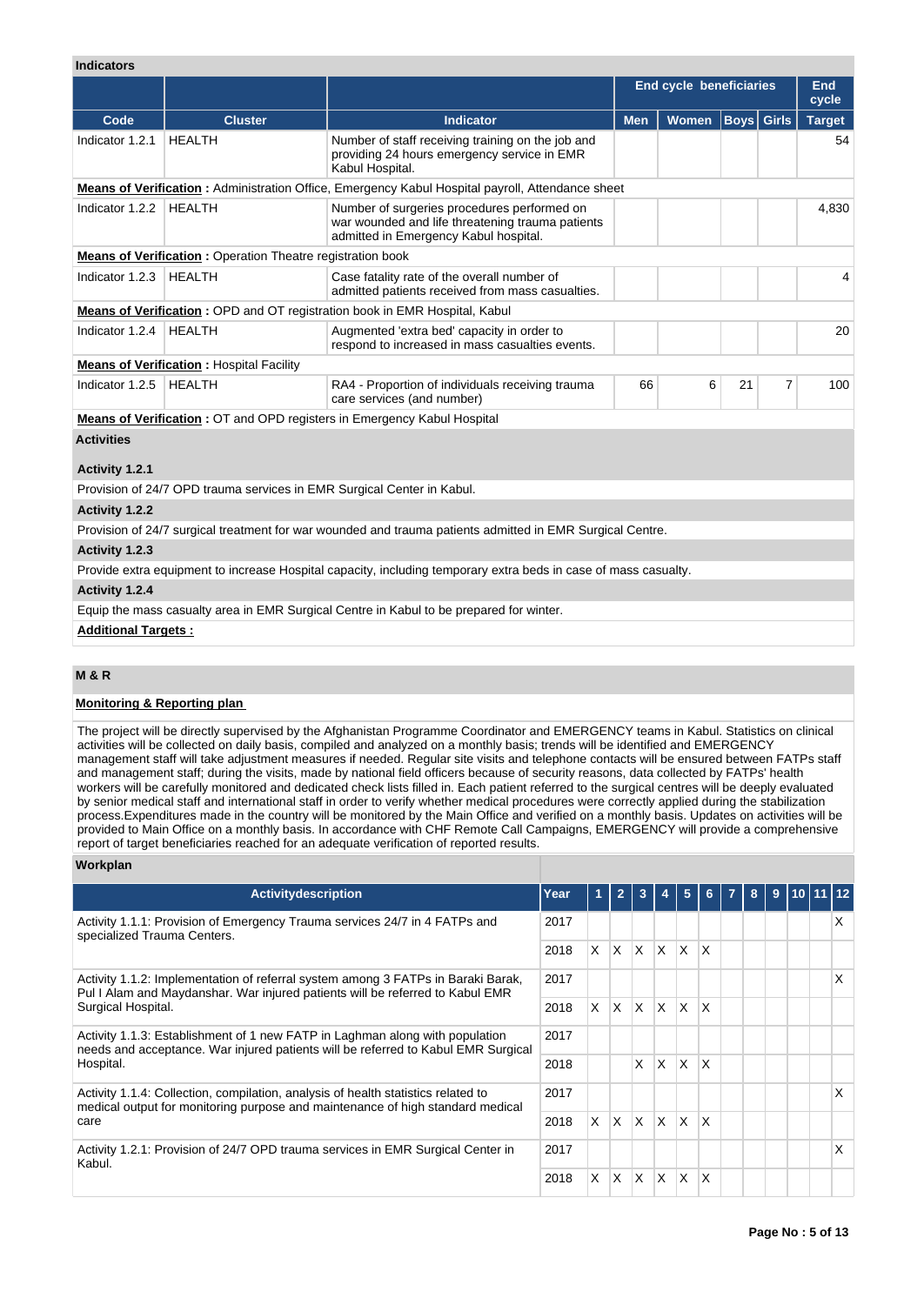| Activity 1.2.2: Provision of 24/7 surgical treatment for war wounded and trauma<br>patients admitted in EMR Surgical Centre.       | 2017 |   |   |    |     |                         |    |  |  | x |
|------------------------------------------------------------------------------------------------------------------------------------|------|---|---|----|-----|-------------------------|----|--|--|---|
|                                                                                                                                    | 2018 | X |   | XX | ΙX. | $\mathsf{I} \mathsf{X}$ | ΙX |  |  |   |
| Activity 1.2.3: Provide extra equipment to increase Hospital capacity, including<br>temporary extra beds in case of mass casualty. | 2017 |   |   |    |     |                         |    |  |  | х |
|                                                                                                                                    | 2018 | X | X | x  |     |                         |    |  |  |   |
| Activity 1.2.4: Equip the mass casualty area in EMR Surgical Centre in Kabul to be<br>prepared for winter.                         | 2017 |   |   |    |     |                         |    |  |  | х |
|                                                                                                                                    | 2018 | Χ |   |    |     |                         |    |  |  |   |

# **OTHER INFO**

# **Accountability to Affected Populations**

Local communities are involved in phases of the project: particularly in the assessment phase, EMERGENCY is used to involve community leaders to better understand the needs of the target area to plan how to better respond to these needs. During the preparatory and implementing phase, the involvement of local shura, mullahs and elders is essential to ensure that the population accepts and they are well aware of the availability of FATPs health services. The support of local community is in fact fundamental to guarantee a smooth implementation of medical activities and represents one of key strategies to deal with security and access related issues, together with the employment of health workers living in those areas. Feedback and complaints will be pointed out by FATPs supervisors to management staff (international Field Officer, Programme Coordinator, Medical Coordinator); specific monthly meeting will be organized to discuss the issues, adjustments and improvements will be decided accordingly.

Since 2016 a complaint mechanism is in place with 2 complaint box located in Kabul Emergency Hospital. Any complaint is carefully read and analyze by Medical Coordinator and both national ant international team. Complaints are anonymous and treated with confidentiality. International and national staff are always open to receive complaints and find the best possible solution for the beneficiaries.

### **Implementation Plan**

EMERGENCY will be directly responsible for the development of the whole project: international staff and senior national staff will guarantee the smooth implementation of medical activities, at central and field level, thanks to the appliance of EMERGENCY medical protocols. The focus will be given to the support of the existing FATPs which are referring patients to EMR Kabul Hospital and in order to strengthen the assistance given to the Afghan population, EMERGENCY will continue to monitor needs of areas where it is involved. Furthermore, thanks to a direct dialogue with all stakeholders involved in the area of Laghman, EMERGENCY will implement the opening of a new FATPs able to serve an estimated number of 2,447 beneficiaries. Moreover, considering the increase of mass events affected Kabul and surroundings, as described in the Needs Assessment, the mass casualty area within EMR Kabul Hospital will be improved, more efficiently rendered and better prepared to face weather conditions and able to better respond to a timely arrival of people injured during mass casualties. Thus, improving the management of that area the overall activities during mass casualties would reduce stress across the entire hospital having a reduced impact on hospital capacity.

#### **Coordination with other Organizations in project area**

| Name of the organization                                                  | Areas/activities of collaboration and rationale                                                                                                                                                                                                                                                                                                  |
|---------------------------------------------------------------------------|--------------------------------------------------------------------------------------------------------------------------------------------------------------------------------------------------------------------------------------------------------------------------------------------------------------------------------------------------|
| MOPH, BPHS implementers                                                   | All the activities implemented by EMERGENCY are previous<br>discussed with and approved by MoPH, which donated most of the<br>structures transformed in FATPs by EMERGENCY, BPHS refers<br>patients to FATPs or directly to trauma surgical centre in Kabul.<br>Moreover, EMERGENCY provides training for people working in<br>these facilities. |
| <b>Environment Marker Of The Project</b>                                  |                                                                                                                                                                                                                                                                                                                                                  |
| B: Medium environmental impact with NO mitigation                         |                                                                                                                                                                                                                                                                                                                                                  |
| <b>Gender Marker Of The Project</b>                                       |                                                                                                                                                                                                                                                                                                                                                  |
| 2a-The project is designed to contribute significantly to gender equality |                                                                                                                                                                                                                                                                                                                                                  |
| <b>Justify Chosen Gender Marker Code</b>                                  |                                                                                                                                                                                                                                                                                                                                                  |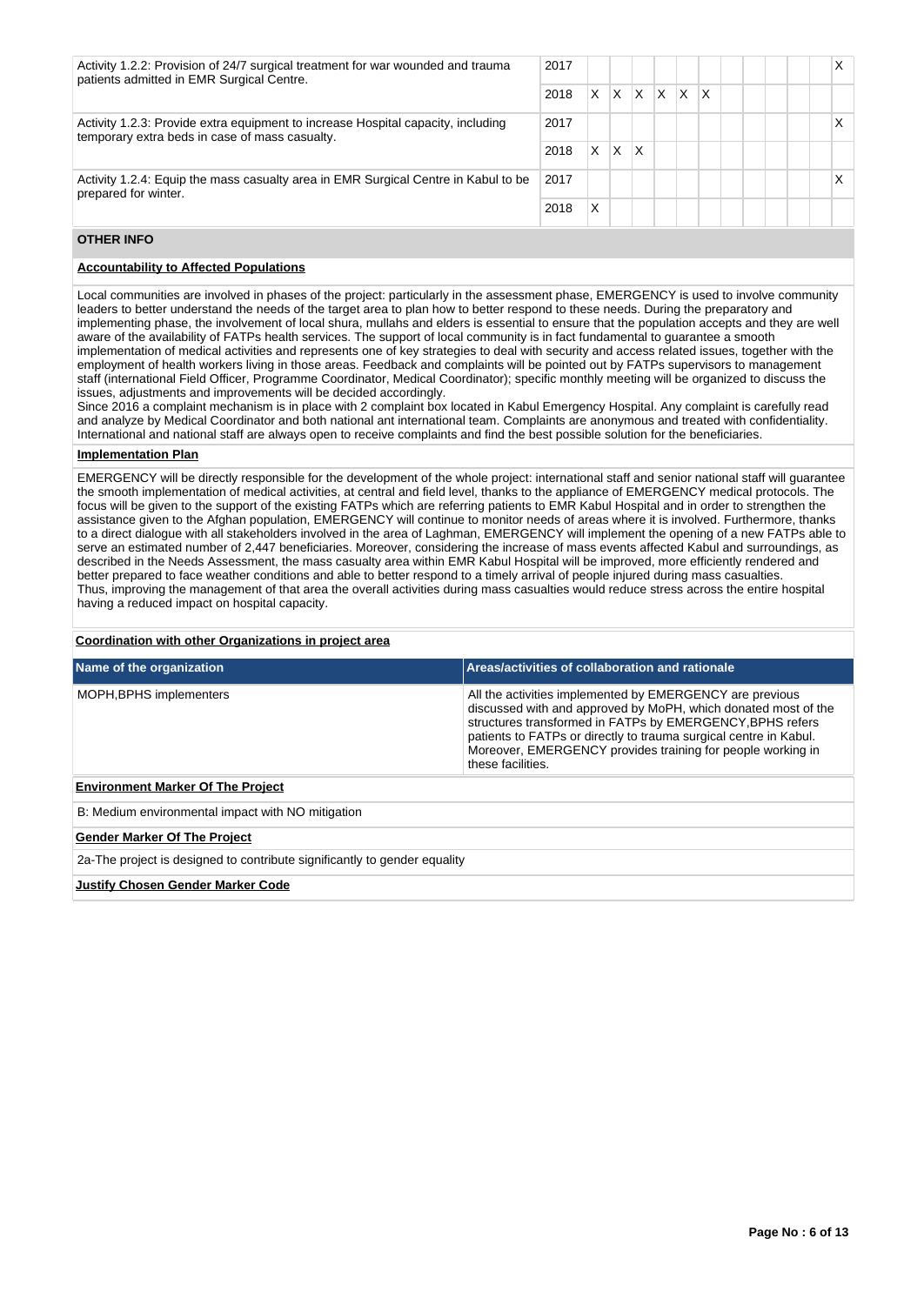GENDER MARKER CODE As per foundation chart EMERGENCY is neutral, independent and impartial. EMERGENCY respects and encourages diversity, equality, inclusion and gender balance in all activities performed and in its own structure. Currently the NGO employs 237 females in various positions, medical and non-medical within the whole EMR programme in Afghanistan which means 17% of the whole staff. Percentage of female staff in EMERGENCY facilities is in alignment with the statistics concerning female war related injured: UNAMA report of 2016 shows that around 10% of war casualties are female.

100% of EMERGENCY FATPs in the present proposal have enrolled female staff covering morning shifts.

According to Emergency statistics in Kabul Hospital, admission rate male/female is 14%. Being this figure 4% more than UNAMA, statistics shows the services provided are well accepted by female patients that feel confident on seeking Emergency services. Emergency has been committed over the past 18 years to provide a safe a peaceful environment for afghan women ensuring them that the cultural traditions are well respected.

Emergency already employed the appropriate number of female staff compare to UNAMA stats and EMR staff. Especially in health care providing the incidence of female Health workers is much higher than male/female patient proportion. Indeed FATPs Emergency employs 25 female nurses out of 146 nurses (17%).

The enrollment of female staff is difficult in the rural and remote areas, where usually FATPs are located. These areas are more conservative and local community is more respectful of local traditions which do not facilitate female employment. In this regards, the presence of female staff in the FATPs will continue to be encouraged trying to involve as female health assistants those women who already have a relative working in the same center. Furthermore, EMERGENCY, considering health system access to female, will therefore encouraged and prioritized women health workforce, involving existing female health assistants, staff, relatives etc. in planning, promoting and searching for female employees.

Additionally, EMERGENCY always guarantee the possibility of a relative to accompany the female patients.

Separating curtains are placed in every room that needs them (OPD, wards, ICU, SUBICU, physiotherapy department). A whole ward is designed at their disposal with exclusively female staff.

In regard of the staff, women can freely move inside the hospital in maximum safety thanks to the widespread presence of guards. They are also given the opportunity to be accompanied by a staff bus paid by Emergency from their home to the hospital and vice versa.

Assumption: presence of female nurses will positively impact on access to heath services by the community and by female and girls. Risk: at the same time, in case of low proportion of female nurses can have a direct impact on female access to health care.

ENVIRONMENTAL MARKER CODE\_Emergency has installed, in Kabul Trauma Surgical Center, an advanced waste management system (a waste grinder machine - Shredder) that drastically reduces the environmental impact of the center. Basically, waste is treated by the grinder machine and collected in sacks, which are sterilized through an autoclave and later delivered to municipality for their disposal. Mitigation actions taken against the environmental impact are represented also by the specific waste management system implemented in the Surgical Center for the waste of medical materials and items.

#### **Protection Mainstreaming**

EMERGENCY guarantees the access to free medical care respecting the principle of non discrimination: priority access to health assistance is only based on medical criteria and the dignity of patients is considered as a priority by all international and national staff employed in Kabul Surgical Center. In regards to the employment policy, there is no discrimination in hiring, compensation, access to training, promotion, termination or retirement based on race, caste, national origin, religion, age, disability, gender, marital status, sexual orientation, union membership or political affiliation.

All the facilities EMERGENCY has opened or intends to open are located in areas that have been assigned high or very high scores by the Health Cluster needs analysis, where active fighting is heavy and security situation is volatile.

Security, considered in all its aspects, and protection of health workers and beneficiaries is a priority for EMERGENCY. For this reason, EMERGENCY facilities are clearly recognizable (painted in white with red logo on the walls), as its ambulances, which are provided with EMERGENCY logo and flag and always cover the same roads. EMERGENCY neutrality is periodically reaffirmed to every part in conflict, FATPs treat everyone in need. To guarantee the access to persons with reduced mobility, most of FATPs facilities are equipped with ramps or other infrastructures, so that safety and dignity of beneficiaries is safeguarded. EMERGENCY's neutrality is clearly reaffirmed on regular basis to all parts in conflict. Neutrality and EMERGENCY reputation are the assets which guarantee safety and security of staff and referred patients.

Confidentiality and privacy are respected, staff is trained to promote hygienic and awareness campaigns among beneficiaries.

#### **Country Specific Information**

**Safety and Security**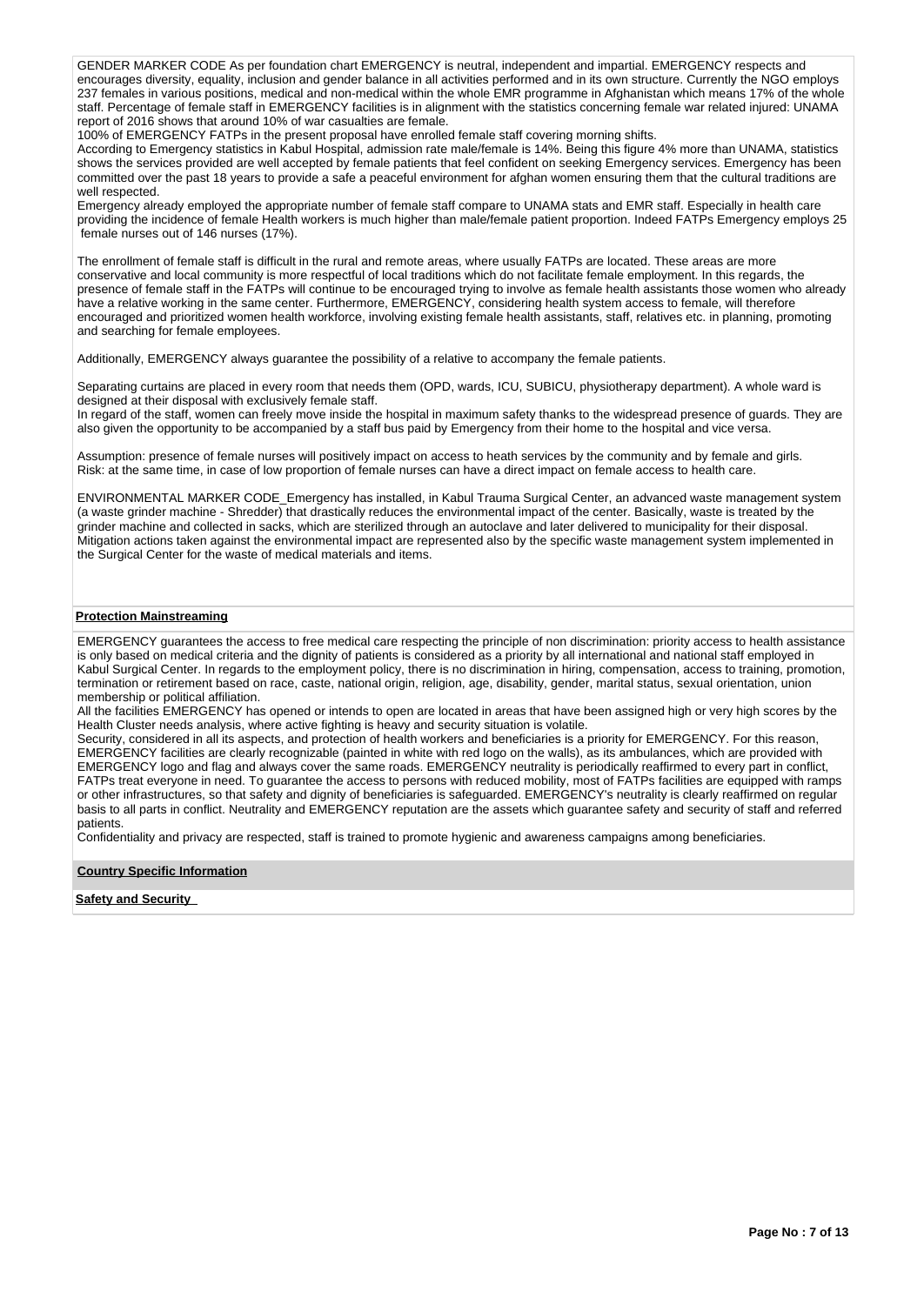EMERGENCY has a long experience on security management in Afghanistan. The FATP activities as well as the hospitals management are all part of a complex security frameworks coherent to the mission and the values of the organization. All the facilities EMERGENCY has opened, or intends to open, are located in areas that have been assigned high or very high scores by the Health Cluster needs analysis, because of that a comprehensive security management is a precondition to any other activities.

EMERGENCY use the commonly accepted definition of risk as the combination of the impact and the likelihood for harm, loss or damage to the system from the exposure to threats.

The key actions to ensure a relevant security strategy can be to organize according with the following categories:

- Acceptance: EMERGENCY's independence and neutrality are recognized and esteemed by the majority of the Afghan population and represent the main strategy to deal with security and access related issues. In fact, this ensures successful negotiation with all parties involved in conflict for EMERGENCY's intervention. EMERGENCY's neutrality is clearly reaffirmed on regular basis to all parts in conflict; promotion of proactive participation of local communities and stakeholders in FATPs opening represents an important element to ensure acceptance and staff security and guarantees a smooth running of FATPs future activities.

- Protection and visibility: EMERGENCY adopts a high profile approach; EMERGENCY logo is highly visible on ambulance and facilities and it is very well known everywhere in the areas covered by the intervention. Exposure: the ambulances are using always the same itinerary, avoid unknown areas or shortcuts that could be driven the personnel to face an unexpected situation (mined road, fighting, common criminality activities…)

- Deterrence: the suspension of the activities due to security reasons is the main deterrent of EMERGENCY.

The security plan is implemented according with EMERGENCY chart:

- The National Field Office is reporting to the International Officer in charge.

- The referral of the patients, as well as any other extraordinary activity is planned in agreement with the Medical Coordinator (MC) and the Program Coordinator (PC).

- The MC and the PC are collecting information daily through EMERGENCY direct contacts and periodically through interagency channels (INSO, meeting and sharing with other NGO…).

EMERGENCY NGO is taking in great consideration the people factors. Training and mentoring are including security competency and knowledge. A precise code of conduct is explained, required and monitored for the national and international staff. The competency in security is evaluated both for teams and individuals.

# **Access**

EMERGENCY's independence and neutrality, together with the quality of health services provided, built in 17 years of presence in Afghanistan, is recognized and esteemed by the majority of the Afghan population and represents the key strategy to deal with security and access related issues: this ensures in fact successful negotiation with all parties involved in conflict for the intervention of EMERGENCY in local areas.

The opening of all FATPs EMERGENCY is running or intends to run has been requested by local communities and other health stakeholders to address the increasing need of emergency health services; to understand the situation and the needs of local population feasibility studies have been conducted and local authorities and elders have been met and questioned: local awareness and acceptance are essential to guarantee full support to the intervention.

# **BUDGET**

| Code | <b>Budget Line Description</b>                                                                                                                                                                                                                                                                                                                                                                                                                                                                                                                                                                                                                                                                 |   | D / S Quantity Unit | cost       | <b>Duration</b><br><b>Recurran</b><br>ce | $\frac{9}{6}$<br>charged<br>to CHF | <b>Total Cost</b> |
|------|------------------------------------------------------------------------------------------------------------------------------------------------------------------------------------------------------------------------------------------------------------------------------------------------------------------------------------------------------------------------------------------------------------------------------------------------------------------------------------------------------------------------------------------------------------------------------------------------------------------------------------------------------------------------------------------------|---|---------------------|------------|------------------------------------------|------------------------------------|-------------------|
|      | 1. Staff and Other Personnel Costs                                                                                                                                                                                                                                                                                                                                                                                                                                                                                                                                                                                                                                                             |   |                     |            |                                          |                                    |                   |
| 1.1  | <b>FATPs Support staff</b>                                                                                                                                                                                                                                                                                                                                                                                                                                                                                                                                                                                                                                                                     | S | 9                   | 120.0<br>0 | 6                                        | 100.00                             | 6.480.00          |
|      | This line includes the gross salary of 2 cleaners for Baraki Barak and Maidan Shar FATP, 2 drivers for Maidan Shar FATP and 3<br>cleaners for Pul I Alam FATP.<br>Cleaners quarantee high hygienic standards 24/7 and prevent infectious diseases as per EMERGENCY infection control protocol<br>and MOH guidelines. Salaries are calculated based on the average cleaner salary employed in afghan public health system.<br>2 drivers employed in Maidan Shar FATP (the only FATP where EMERGENCY owns the ambulance) quarantee a smooth and<br>continuous referral service.<br>The salaries are calculated taken into consideration the seniority level reached. Food allowance is included. |   |                     |            |                                          |                                    |                   |
| 1.2  | <b>FATPs Health service providers</b>                                                                                                                                                                                                                                                                                                                                                                                                                                                                                                                                                                                                                                                          | D | 22                  | 156.0      | 6                                        | 100.00                             | 20,592.00         |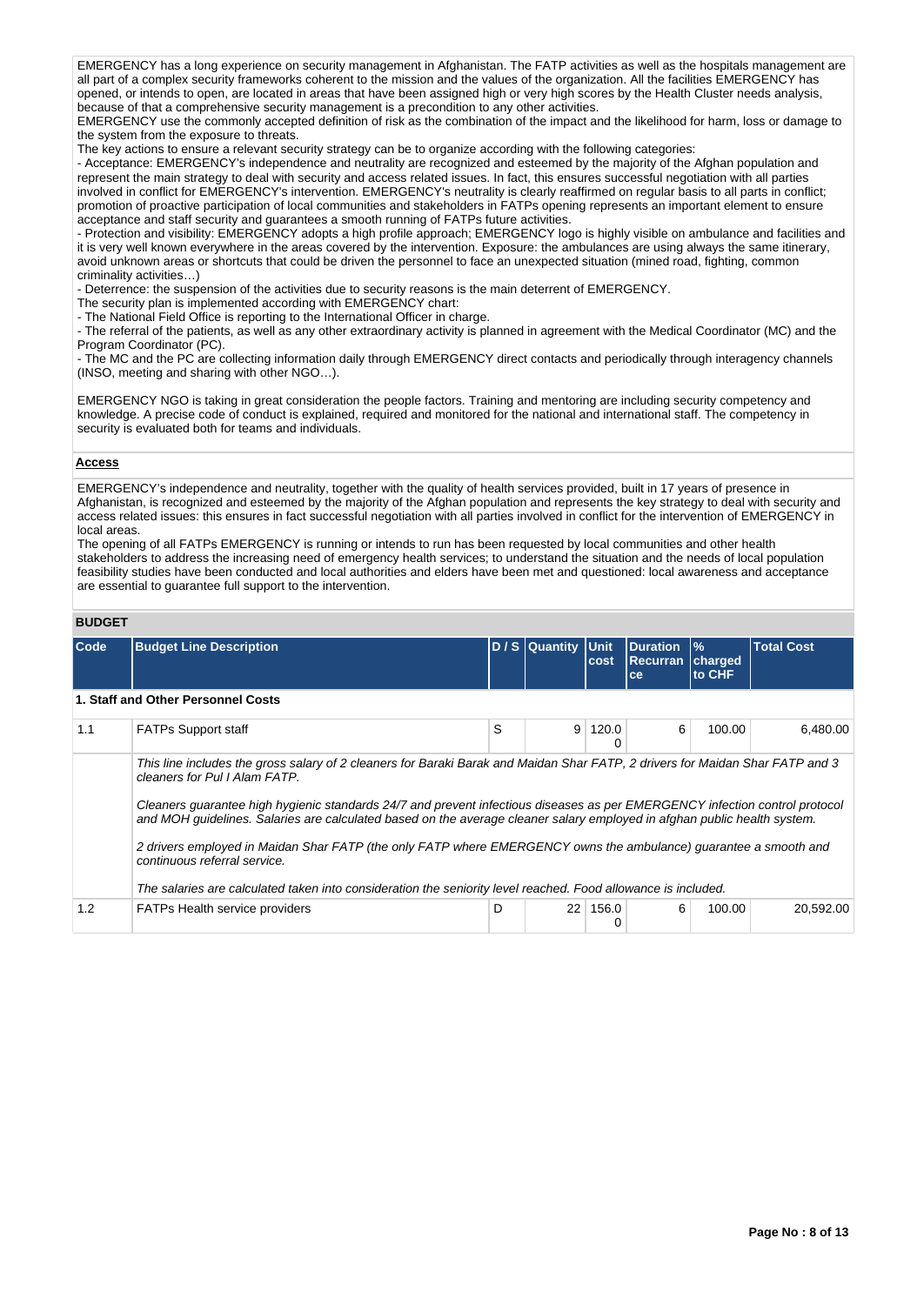|     | This line includes the gross salary for FATPs health workers as follows:                                                                                                                                                                                                                                                                                                                                                                                                                                                                                                                                                                                                                                                                                                                                                                                                                                                                                                                                                                                                      |   |  |                 |   |        |           |  |  |  |
|-----|-------------------------------------------------------------------------------------------------------------------------------------------------------------------------------------------------------------------------------------------------------------------------------------------------------------------------------------------------------------------------------------------------------------------------------------------------------------------------------------------------------------------------------------------------------------------------------------------------------------------------------------------------------------------------------------------------------------------------------------------------------------------------------------------------------------------------------------------------------------------------------------------------------------------------------------------------------------------------------------------------------------------------------------------------------------------------------|---|--|-----------------|---|--------|-----------|--|--|--|
|     | - 6 nurses and 1 female health assistant in Baraki Barak FATP;<br>- 1 supervisor, 5 nurses and 1 female nurse for Maidan Shar FATP;<br>- 1 supervisor, 6 nurses and 1 female health assistant for Pul I Alam FATP.                                                                                                                                                                                                                                                                                                                                                                                                                                                                                                                                                                                                                                                                                                                                                                                                                                                            |   |  |                 |   |        |           |  |  |  |
|     | The nurses provide standardized high quality health care services and they are responsible for managing the referral system for<br>war and civilian trauma patients in accordance to the EMERGENCY protocols and MOH guidelines. Nurses are appropriately<br>trained in trauma management at EMERGENCY Kabul Hospital.<br>The FATP supervisors are in charge for the overall functioning of each FATP. In particular, they are responsible for promoting<br>and maintaining proper relations among locals, authorities and Emergency itself and monitor security, informing the<br>EMERGENCY National Field Officer of any issue and concern. In addition, they are responsible of the management of patients<br>and referrals, supply and consumption of medical materials, reporting to the EMERGENCY National Field Officer.<br>In order to provide 24/7 service, 2 health assistant per day are always on duty in all FAPTs. In order to provide the overall health<br>care service 24/7/365 the minimum number of staff required is 6 health assistants/nurses per FAPT. |   |  |                 |   |        |           |  |  |  |
|     | EMERGENCY is promoting the overcome of gender imbalance among health workforce in Afghanistan, therefore female staff are<br>solicit to apply and employed in order to guarantee equality and avoid discrimination in health service access.                                                                                                                                                                                                                                                                                                                                                                                                                                                                                                                                                                                                                                                                                                                                                                                                                                  |   |  |                 |   |        |           |  |  |  |
|     | The overall health services provided by FATPs are supervised by an International and National Field Officer in charge of<br>monitoring their quality according to the EMERGENCY protocols and MOH guidelines; as well, they support and provide<br>guidance in the collection of health statistics for each FAPT.                                                                                                                                                                                                                                                                                                                                                                                                                                                                                                                                                                                                                                                                                                                                                             |   |  |                 |   |        |           |  |  |  |
|     | Salaries are calculated according to the average salaries for health professionals in similar position in the Afghan health system.<br>Overtime fees and seniority bonus are taken into consideration, as well as food allowance.                                                                                                                                                                                                                                                                                                                                                                                                                                                                                                                                                                                                                                                                                                                                                                                                                                             |   |  |                 |   |        |           |  |  |  |
| 1.3 | <b>NEW FATP Support staff</b>                                                                                                                                                                                                                                                                                                                                                                                                                                                                                                                                                                                                                                                                                                                                                                                                                                                                                                                                                                                                                                                 | S |  | 2 106.0<br>0    | 2 | 100.00 | 424.00    |  |  |  |
|     | This line includes the gross salary of 2 clenaers for 2 months.                                                                                                                                                                                                                                                                                                                                                                                                                                                                                                                                                                                                                                                                                                                                                                                                                                                                                                                                                                                                               |   |  |                 |   |        |           |  |  |  |
|     | Cleaners are essential to guarantee high hygienic standards 24/7.<br>1 month training in Kabul EMERGENCY Hospital is forecast.                                                                                                                                                                                                                                                                                                                                                                                                                                                                                                                                                                                                                                                                                                                                                                                                                                                                                                                                                |   |  |                 |   |        |           |  |  |  |
|     | Salaries take into consideration food allowance.                                                                                                                                                                                                                                                                                                                                                                                                                                                                                                                                                                                                                                                                                                                                                                                                                                                                                                                                                                                                                              |   |  |                 |   |        |           |  |  |  |
| 1.4 | NEW FATP Health service providers                                                                                                                                                                                                                                                                                                                                                                                                                                                                                                                                                                                                                                                                                                                                                                                                                                                                                                                                                                                                                                             | D |  | 7 140.0<br>0    | 3 | 100.00 | 2,940.00  |  |  |  |
|     | This line includes the gross salary of 7 nurses for the Laghman Province new FATP.                                                                                                                                                                                                                                                                                                                                                                                                                                                                                                                                                                                                                                                                                                                                                                                                                                                                                                                                                                                            |   |  |                 |   |        |           |  |  |  |
|     | Nurses provide standardized high quality health care and referral for war and civilian trauma patients. Health assistants are<br>employed in places where nurses are not available and both the professional figures receive, according to their knowledge, a<br>proper training in trauma management in Kabul EMERGENCY Hospital.                                                                                                                                                                                                                                                                                                                                                                                                                                                                                                                                                                                                                                                                                                                                            |   |  |                 |   |        |           |  |  |  |
|     | In order to provide 24/7 service, 2 health service providers are always present in the facility.                                                                                                                                                                                                                                                                                                                                                                                                                                                                                                                                                                                                                                                                                                                                                                                                                                                                                                                                                                              |   |  |                 |   |        |           |  |  |  |
|     | Salaries are calculated taking into consideration food allowance.                                                                                                                                                                                                                                                                                                                                                                                                                                                                                                                                                                                                                                                                                                                                                                                                                                                                                                                                                                                                             |   |  |                 |   |        |           |  |  |  |
| 1.5 | Kabul hospital support staff                                                                                                                                                                                                                                                                                                                                                                                                                                                                                                                                                                                                                                                                                                                                                                                                                                                                                                                                                                                                                                                  | S |  | 20 160.0<br>0   | 6 | 100.00 | 19,200.00 |  |  |  |
|     | This line includes the gross salary of cleaners and guards working in Kabul EMERGENCY Hospital.                                                                                                                                                                                                                                                                                                                                                                                                                                                                                                                                                                                                                                                                                                                                                                                                                                                                                                                                                                               |   |  |                 |   |        |           |  |  |  |
|     | Cleaners are responsible to guarantee high hygiene standards and prevent infectious diseases as per EMERGENCY protocols<br>and MOH quidelines, as hygiene is directly related to outcomes of patients.                                                                                                                                                                                                                                                                                                                                                                                                                                                                                                                                                                                                                                                                                                                                                                                                                                                                        |   |  |                 |   |        |           |  |  |  |
|     | Guards are responsible, together with the International Logistician and Programme Coordinator, of the security of the hospital:<br>they carefully check people and supply at the gates.<br>Moreover, guards play an important role during mass casualty events, ensuring the smooth entrance of patients and managing<br>the huge flow of relatives.                                                                                                                                                                                                                                                                                                                                                                                                                                                                                                                                                                                                                                                                                                                          |   |  |                 |   |        |           |  |  |  |
|     | Overtime fees, and seniority bonus are considered in the cost, and they are calculated on the average of the last months.                                                                                                                                                                                                                                                                                                                                                                                                                                                                                                                                                                                                                                                                                                                                                                                                                                                                                                                                                     |   |  |                 |   |        |           |  |  |  |
| 1.6 | Kabul hospital nurses                                                                                                                                                                                                                                                                                                                                                                                                                                                                                                                                                                                                                                                                                                                                                                                                                                                                                                                                                                                                                                                         | D |  | 44 175.0<br>0   | 6 | 100.00 | 46,200.00 |  |  |  |
|     | This line includes the gross salary for 44 nurses, who provides trauma stabilization and health care of all Kabul EMERGENCY<br>Hospital patients.                                                                                                                                                                                                                                                                                                                                                                                                                                                                                                                                                                                                                                                                                                                                                                                                                                                                                                                             |   |  |                 |   |        |           |  |  |  |
|     | Nurses run most of medical activities such as dressing, checking of vital signs, administration of drugs and fluids, patients'<br>cleaning and mobilization.<br>The number of nurses per ward per day/shift varies upon the seriousness of patient injuries and level of care needed. In less<br>intensive care units the number of nurses per shift is 2, while in more intensive care the number of nurse per shift is 3 (OPD, A<br>Ward, C ward), in high intensive care units the number of nurses rises up to 4 per shift (SUB ICU) and 5 in ICU. In the Operating<br>Theater Department the number of nurses is determined by the ability of covering the full run of 3 operating theatres 24/7,<br>therefore 5 nurses are foreseen in the morning shift and 4 during the nights.                                                                                                                                                                                                                                                                                       |   |  |                 |   |        |           |  |  |  |
|     | Overtime fees, and seniority bonus are considered in the cost, and they are calculated on the average of the last months.                                                                                                                                                                                                                                                                                                                                                                                                                                                                                                                                                                                                                                                                                                                                                                                                                                                                                                                                                     |   |  |                 |   |        |           |  |  |  |
| 1.7 | Kabul hospital surgeons                                                                                                                                                                                                                                                                                                                                                                                                                                                                                                                                                                                                                                                                                                                                                                                                                                                                                                                                                                                                                                                       | D |  | 10   460.0<br>0 | 6 | 100.00 | 27,600.00 |  |  |  |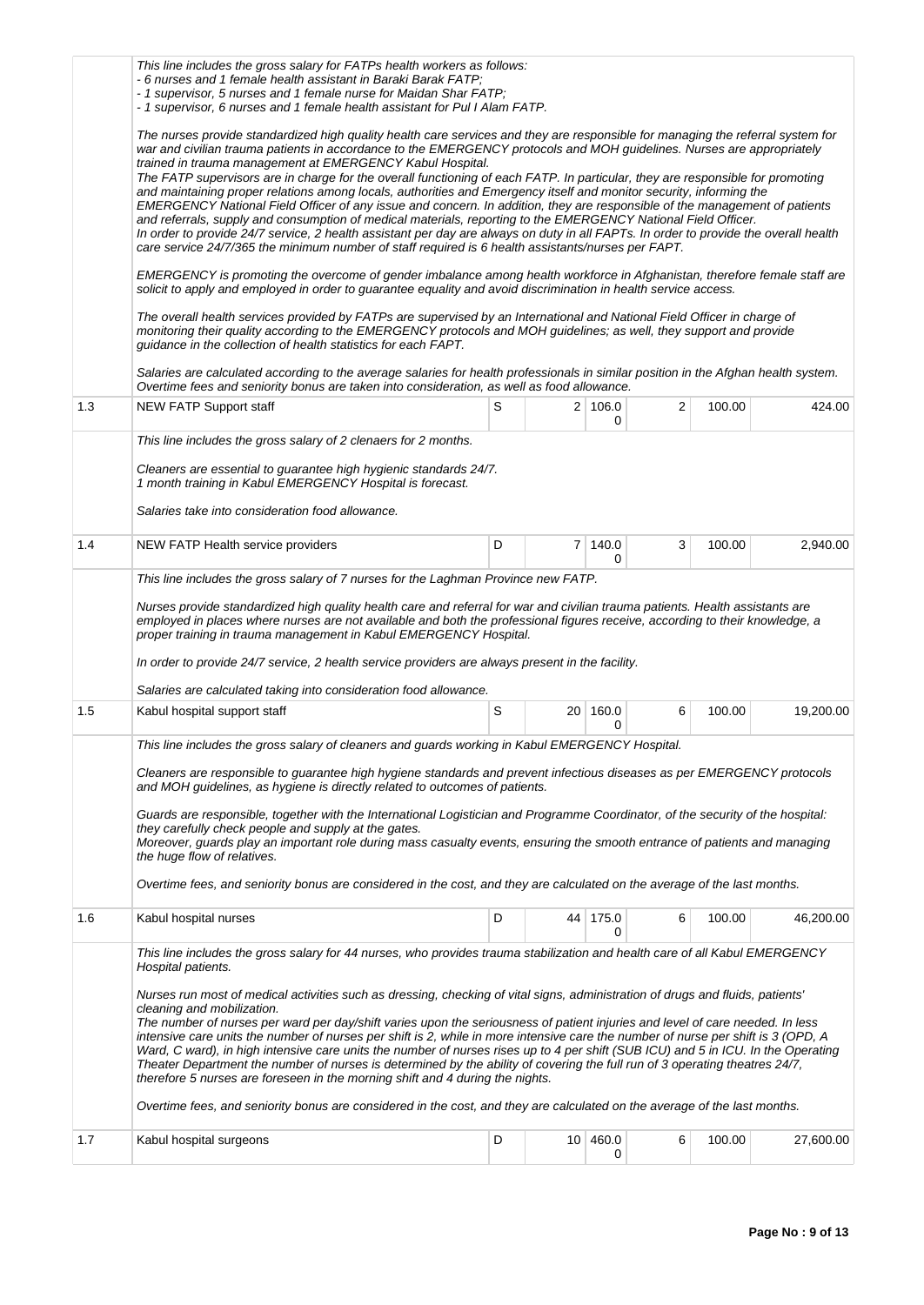|              | This line includes the gross salary for 10 national junior surgeons who provides treatment of traumatic injuries in OT and medical<br>assistance in OPD to trauma patients. Surgeons are also responsible for wards medical care and follow up.                                                                                                                                                                                                                                                                                                                                                                                                                                                                                                                                                                                                                                                                                                                           |   |   |                       |   |        |            |  |  |  |
|--------------|---------------------------------------------------------------------------------------------------------------------------------------------------------------------------------------------------------------------------------------------------------------------------------------------------------------------------------------------------------------------------------------------------------------------------------------------------------------------------------------------------------------------------------------------------------------------------------------------------------------------------------------------------------------------------------------------------------------------------------------------------------------------------------------------------------------------------------------------------------------------------------------------------------------------------------------------------------------------------|---|---|-----------------------|---|--------|------------|--|--|--|
|              | As the role of surgeons is paramount for patients outcome, EMERGENCY is investing and will further invest on the capacity<br>building of this category organizing on the job and ad hoc training: EMERGENCY is in fact recognized as training centre by MoPH                                                                                                                                                                                                                                                                                                                                                                                                                                                                                                                                                                                                                                                                                                              |   |   |                       |   |        |            |  |  |  |
| 1.8          | Kabul hospital anesthesia                                                                                                                                                                                                                                                                                                                                                                                                                                                                                                                                                                                                                                                                                                                                                                                                                                                                                                                                                 | D |   | 4 330.0<br>0          | 6 | 100.00 | 7,920.00   |  |  |  |
|              | This line includes the gross for 4 anesthesia staff.                                                                                                                                                                                                                                                                                                                                                                                                                                                                                                                                                                                                                                                                                                                                                                                                                                                                                                                      |   |   |                       |   |        |            |  |  |  |
|              | Anesthesia staff directly contributes to the OT activities and to OPD for emergency cases: it guarantees medical preoperative<br>evaluation, consultation with the surgical team, support the International Anesthesiologist in creation of a plan for the anesthesia<br>tailored to each individual patient; it provides intraoperative diagnostic stabilization and proper post-operative management of<br>patients as well as in-hospital and pre-hospital emergencies, intensive care units and acute pain units and chronic pain<br>consultations.                                                                                                                                                                                                                                                                                                                                                                                                                   |   |   |                       |   |        |            |  |  |  |
|              | Overtime fees, and seniority bonus are considered in the cost, and they are calculated on the average of the last months.                                                                                                                                                                                                                                                                                                                                                                                                                                                                                                                                                                                                                                                                                                                                                                                                                                                 |   |   |                       |   |        |            |  |  |  |
| 1.9          | Kabul hospital international medical experts                                                                                                                                                                                                                                                                                                                                                                                                                                                                                                                                                                                                                                                                                                                                                                                                                                                                                                                              | D |   | $2 \mid 3,620$<br>.00 | 6 | 100.00 | 43,440.00  |  |  |  |
|              | This line includes the gross salary for 1 international nurse and 1 anesthesiologist.                                                                                                                                                                                                                                                                                                                                                                                                                                                                                                                                                                                                                                                                                                                                                                                                                                                                                     |   |   |                       |   |        |            |  |  |  |
|              | The international nurse guarantees that high quality care and standardized protocols are followed and maintained by national<br>staff during the entire health care process.<br>In particular he/she is involved in the administration of patients' therapy and he/she is responsible for the correct following of<br>patients' therapies.<br>The international nurse is also in charge of providing training to national staff and he/she is directly involved in the management<br>of mass casualties, according with his/her role within the mass casualty plan.<br>The international anesthesiologist is in charge of the Intensive Care Unit department, where most serious patients are admitted.<br>Moreover he/she provides medical care to patients during preoperative evaluation and during OT intervention, in consultation<br>with the surgical team. He/she determines condition of patients before, during and after sedation, creating an anesthetic plan |   |   |                       |   |        |            |  |  |  |
|              | tailored for each individual taking into consideration the patient's medical history and the type of surgical procedure needed.<br><b>Section Total</b>                                                                                                                                                                                                                                                                                                                                                                                                                                                                                                                                                                                                                                                                                                                                                                                                                   |   |   |                       |   |        | 174,796.00 |  |  |  |
|              |                                                                                                                                                                                                                                                                                                                                                                                                                                                                                                                                                                                                                                                                                                                                                                                                                                                                                                                                                                           |   |   |                       |   |        |            |  |  |  |
|              | 2. Supplies, Commodities, Materials                                                                                                                                                                                                                                                                                                                                                                                                                                                                                                                                                                                                                                                                                                                                                                                                                                                                                                                                       |   |   |                       |   |        |            |  |  |  |
| 2.1          | Medicines for existing FATPs                                                                                                                                                                                                                                                                                                                                                                                                                                                                                                                                                                                                                                                                                                                                                                                                                                                                                                                                              | D |   | 3 215.0<br>0          | 6 | 100.00 | 3,870.00   |  |  |  |
|              | This line includes the supply of drugs and consumables delivered on a monthly basis to the FATPs.                                                                                                                                                                                                                                                                                                                                                                                                                                                                                                                                                                                                                                                                                                                                                                                                                                                                         |   |   |                       |   |        |            |  |  |  |
|              | The cost has been estimated according to the past consumptions.                                                                                                                                                                                                                                                                                                                                                                                                                                                                                                                                                                                                                                                                                                                                                                                                                                                                                                           |   |   |                       |   |        |            |  |  |  |
| 2.2          | <b>Medicines for NEW FATP</b>                                                                                                                                                                                                                                                                                                                                                                                                                                                                                                                                                                                                                                                                                                                                                                                                                                                                                                                                             | D | 1 | 300.0<br>0            | 1 | 100.00 | 300.00     |  |  |  |
|              | This line includes the first supply of drugs and consumables delivered to the new FATP.                                                                                                                                                                                                                                                                                                                                                                                                                                                                                                                                                                                                                                                                                                                                                                                                                                                                                   |   |   |                       |   |        |            |  |  |  |
|              | The cost has been estimated according to the consumption of new FATP opened in the past                                                                                                                                                                                                                                                                                                                                                                                                                                                                                                                                                                                                                                                                                                                                                                                                                                                                                   |   |   |                       |   |        |            |  |  |  |
| 2.3          | Kabul hospital ortho consumables supply                                                                                                                                                                                                                                                                                                                                                                                                                                                                                                                                                                                                                                                                                                                                                                                                                                                                                                                                   | D | 1 | 50,00<br>0.00         | 1 | 100.00 | 50,000.00  |  |  |  |
|              | This budget line includes the purchase of the items needed for EX-FIX procedure, a surgical treatment used to stabilize bone and<br>soft tissues.                                                                                                                                                                                                                                                                                                                                                                                                                                                                                                                                                                                                                                                                                                                                                                                                                         |   |   |                       |   |        |            |  |  |  |
|              | Specifically, the procedure is used to:<br>- stabilize severe open fractures related to vascular injuries;<br>- treat closed fractures with associated severe soft tissue injuries.                                                                                                                                                                                                                                                                                                                                                                                                                                                                                                                                                                                                                                                                                                                                                                                       |   |   |                       |   |        |            |  |  |  |
| 2.4          | Kabul hospital surgical instruments supply                                                                                                                                                                                                                                                                                                                                                                                                                                                                                                                                                                                                                                                                                                                                                                                                                                                                                                                                | D | 1 | 20,00<br>0.00         | 1 | 100.00 | 20,000.00  |  |  |  |
|              | This budget line includes the purchase of surgical instruments used for OT activities.                                                                                                                                                                                                                                                                                                                                                                                                                                                                                                                                                                                                                                                                                                                                                                                                                                                                                    |   |   |                       |   |        |            |  |  |  |
| 2.5          | Renovation works and furbishing new FATP                                                                                                                                                                                                                                                                                                                                                                                                                                                                                                                                                                                                                                                                                                                                                                                                                                                                                                                                  | D | 1 | 8,000<br>.00          | 1 | 100.00 | 8,000.00   |  |  |  |
|              | This line includes all the renovation works and small repairs to be done in Laghman Province to adapt the existing building to<br>Emergency health and hygiene standards.<br>It includes also the purchase of the furniture and equipments necessary to implement medical activities.<br>For the construction costs the estimation has been done on the basis of a standard rehabilitation of FATPs in the past and<br>evaluation surveys performed on the selected areas.                                                                                                                                                                                                                                                                                                                                                                                                                                                                                                |   |   |                       |   |        |            |  |  |  |
|              | <b>Section Total</b>                                                                                                                                                                                                                                                                                                                                                                                                                                                                                                                                                                                                                                                                                                                                                                                                                                                                                                                                                      |   |   |                       |   |        | 82,170.00  |  |  |  |
| 3. Equipment |                                                                                                                                                                                                                                                                                                                                                                                                                                                                                                                                                                                                                                                                                                                                                                                                                                                                                                                                                                           |   |   |                       |   |        |            |  |  |  |
| 3.1          | New and existing FATPs small medical equipments                                                                                                                                                                                                                                                                                                                                                                                                                                                                                                                                                                                                                                                                                                                                                                                                                                                                                                                           | D |   | 90 55.67              | 1 | 100.00 | 5,010.00   |  |  |  |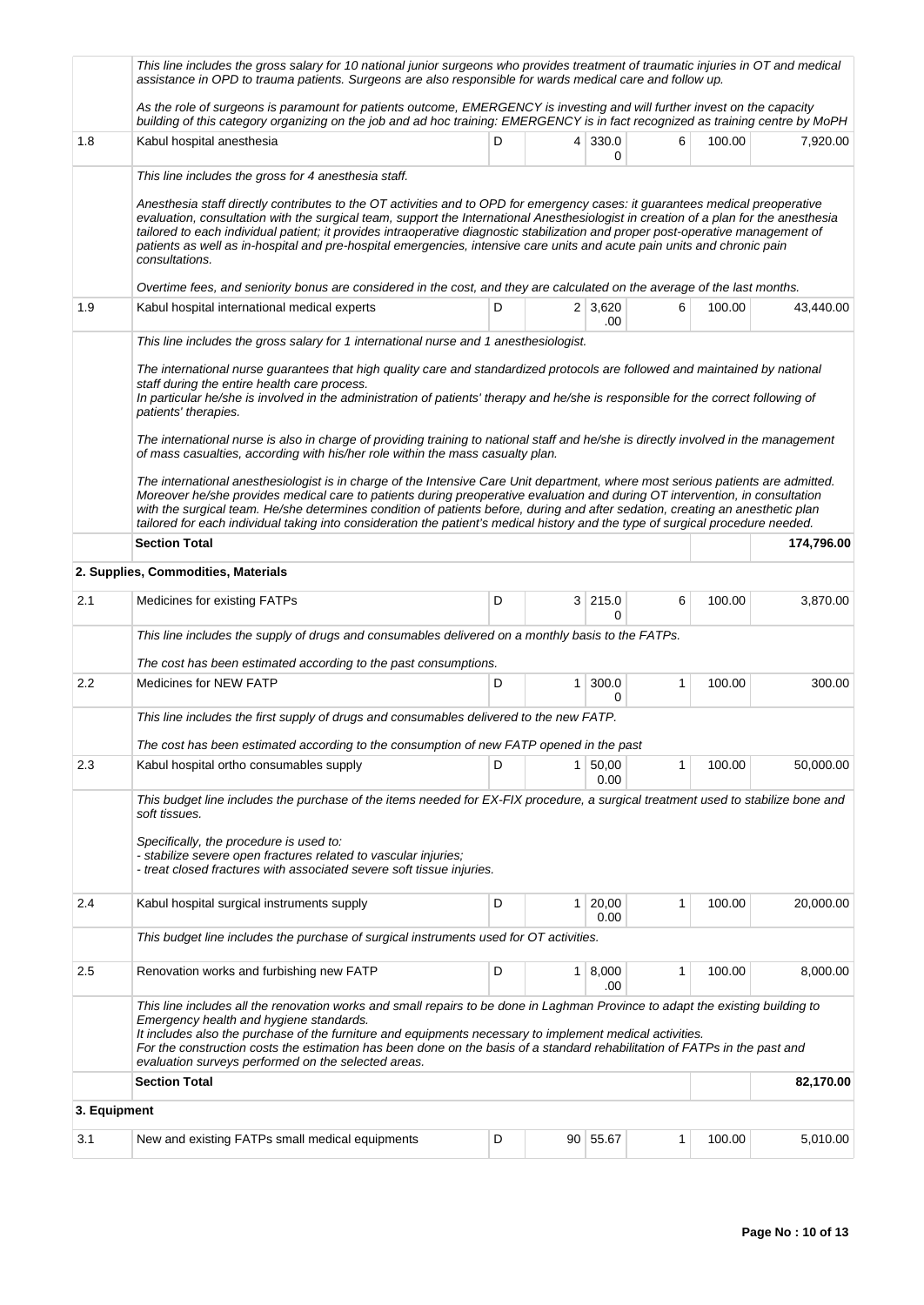|           | This budget line includes the purchase of 30 collars, 30 spiders and 30 head holders, to be distributed among the network of<br>FATPs EMERGENCY is managing in the Central and Eastern regions.                                                                                                                                                                                                                                       |           |                |                       |   |        |           |  |  |  |  |  |  |
|-----------|---------------------------------------------------------------------------------------------------------------------------------------------------------------------------------------------------------------------------------------------------------------------------------------------------------------------------------------------------------------------------------------------------------------------------------------|-----------|----------------|-----------------------|---|--------|-----------|--|--|--|--|--|--|
|           | These items are fundamental to improve the referral system, guaranteeing a safest transport of patients with possible spinal<br>injuries on the ambulances.                                                                                                                                                                                                                                                                           |           |                |                       |   |        |           |  |  |  |  |  |  |
| 3.2       | Kabul hospital medical equipments                                                                                                                                                                                                                                                                                                                                                                                                     | D         |                | 5   9,890<br>.00      | 1 | 100.00 | 49,450.00 |  |  |  |  |  |  |
|           | This budget line includes the purchase of the following items:                                                                                                                                                                                                                                                                                                                                                                        |           |                |                       |   |        |           |  |  |  |  |  |  |
|           | -1 Ultra Sound machine for OPD, for the assessment of trauma patients;                                                                                                                                                                                                                                                                                                                                                                |           |                |                       |   |        |           |  |  |  |  |  |  |
|           | - 1 anesthesia machine (GLOSTAVENT) used in OT to sedate patients;                                                                                                                                                                                                                                                                                                                                                                    |           |                |                       |   |        |           |  |  |  |  |  |  |
|           | - 3 oxygen concentrators to provide oxygen to patients in need.                                                                                                                                                                                                                                                                                                                                                                       |           |                |                       |   |        |           |  |  |  |  |  |  |
|           | The budget breakdown is attached in the budget breakdown section.                                                                                                                                                                                                                                                                                                                                                                     |           |                |                       |   |        |           |  |  |  |  |  |  |
| 3.3       | Kabul hospital mass casualties preparedness equipment                                                                                                                                                                                                                                                                                                                                                                                 | D         |                | 166 159.4<br>6        | 1 | 100.00 | 26,470.00 |  |  |  |  |  |  |
|           | This budget line includes the purchase of the following items, needed to reinforce Kabul EMERGENCY Hospital preparedness to<br>respond to mass casualties events.                                                                                                                                                                                                                                                                     |           |                |                       |   |        |           |  |  |  |  |  |  |
|           | The breakdown of the items to be purchased is attached in the budget breakdown section.                                                                                                                                                                                                                                                                                                                                               |           |                |                       |   |        |           |  |  |  |  |  |  |
|           | <b>Section Total</b>                                                                                                                                                                                                                                                                                                                                                                                                                  |           |                |                       |   |        | 80,930.00 |  |  |  |  |  |  |
|           | <b>4. Contractual Services</b>                                                                                                                                                                                                                                                                                                                                                                                                        |           |                |                       |   |        |           |  |  |  |  |  |  |
| 4.1       | Ambulance rent for existing FATPs                                                                                                                                                                                                                                                                                                                                                                                                     | D         |                | 2 515.0<br>0          | 6 | 100.00 | 6,180.00  |  |  |  |  |  |  |
|           | This line includes ambulance rents for Pul I Alam and Baraki Barak FATPs.<br>Maidan Shar FATP is provided with an ambulance owned by EMERGENCY; for this reason EMERGENCY employed 2 drivers in<br>this facility.<br>The maintenance of the vehicle and the driver salary are included in the rent cost, while fuel expenditure will be paid according to<br>the number of referred patients.                                         |           |                |                       |   |        |           |  |  |  |  |  |  |
|           | The ambulance will be parked 24/7 in the FATP compound and the referral service provided at any time.<br>The ambulance is rented from local owners, in order to guarantee patients, staff and vehicles security during movements in the<br>local areas.                                                                                                                                                                               |           |                |                       |   |        |           |  |  |  |  |  |  |
| 4.2       | Ambulance rent for new FATP                                                                                                                                                                                                                                                                                                                                                                                                           | D         | 1 <sup>1</sup> | 515.0<br>0            | 1 | 100.00 | 515.00    |  |  |  |  |  |  |
|           | The maintenance of the vehicles and the drivers salary are included in the rent cost, while fuel expenditure will be paid according<br>to the number of referred patients.<br>The ambulances will be parked 24/7 in the FATPs compound and the referral service provided at any time.<br>Ambulances are rented from local owners, in order to guarantee patients, staff and vehicles security during movements in the<br>local areas. |           |                |                       |   |        |           |  |  |  |  |  |  |
|           | <b>Section Total</b>                                                                                                                                                                                                                                                                                                                                                                                                                  |           |                |                       |   |        | 6,695.00  |  |  |  |  |  |  |
| 5. Travel |                                                                                                                                                                                                                                                                                                                                                                                                                                       |           |                |                       |   |        |           |  |  |  |  |  |  |
| 5.1       | Flight ticket for International staff                                                                                                                                                                                                                                                                                                                                                                                                 | D         |                | $2 \mid 1,200$<br>.00 | 1 | 100.00 | 2,400.00  |  |  |  |  |  |  |
|           | 2 flight are forseen for International staff in mission.                                                                                                                                                                                                                                                                                                                                                                              |           |                |                       |   |        |           |  |  |  |  |  |  |
|           | <b>Section Total</b>                                                                                                                                                                                                                                                                                                                                                                                                                  |           |                |                       |   |        | 2,400.00  |  |  |  |  |  |  |
|           | 6. Transfers and Grants to Counterparts                                                                                                                                                                                                                                                                                                                                                                                               |           |                |                       |   |        |           |  |  |  |  |  |  |
| <b>NA</b> | <b>NA</b>                                                                                                                                                                                                                                                                                                                                                                                                                             | <b>NA</b> | 0              | 0.00                  | 0 | 0      | 0.00      |  |  |  |  |  |  |
|           | <b>NA</b>                                                                                                                                                                                                                                                                                                                                                                                                                             |           |                |                       |   |        |           |  |  |  |  |  |  |
|           | <b>Section Total</b>                                                                                                                                                                                                                                                                                                                                                                                                                  |           |                |                       |   |        | 0.00      |  |  |  |  |  |  |
|           | 7. General Operating and Other Direct Costs                                                                                                                                                                                                                                                                                                                                                                                           |           |                |                       |   |        |           |  |  |  |  |  |  |
| 7.1       | Fuel for ambulances of existing FATPs                                                                                                                                                                                                                                                                                                                                                                                                 | S         | 3              | 170.0<br>0            | 6 | 100.00 | 3,060.00  |  |  |  |  |  |  |
|           | Fuel supply is intended to cover transportation costs; each time one of the ambulances refers patients to Kabul EMERGENCY<br>Hospital or any other Provincial/District Hospital, it will be provided with a certain amount of liters of fuel, established.<br>The estimation has been done according to the distance between the FATPs and the referral facility, the vehicle rented and the<br>conditions of the road.               |           |                |                       |   |        |           |  |  |  |  |  |  |
|           | The unit cost has been calculated considering the average expenditure of fuel (litres per month) of the 3 FATPs.                                                                                                                                                                                                                                                                                                                      |           |                |                       |   |        |           |  |  |  |  |  |  |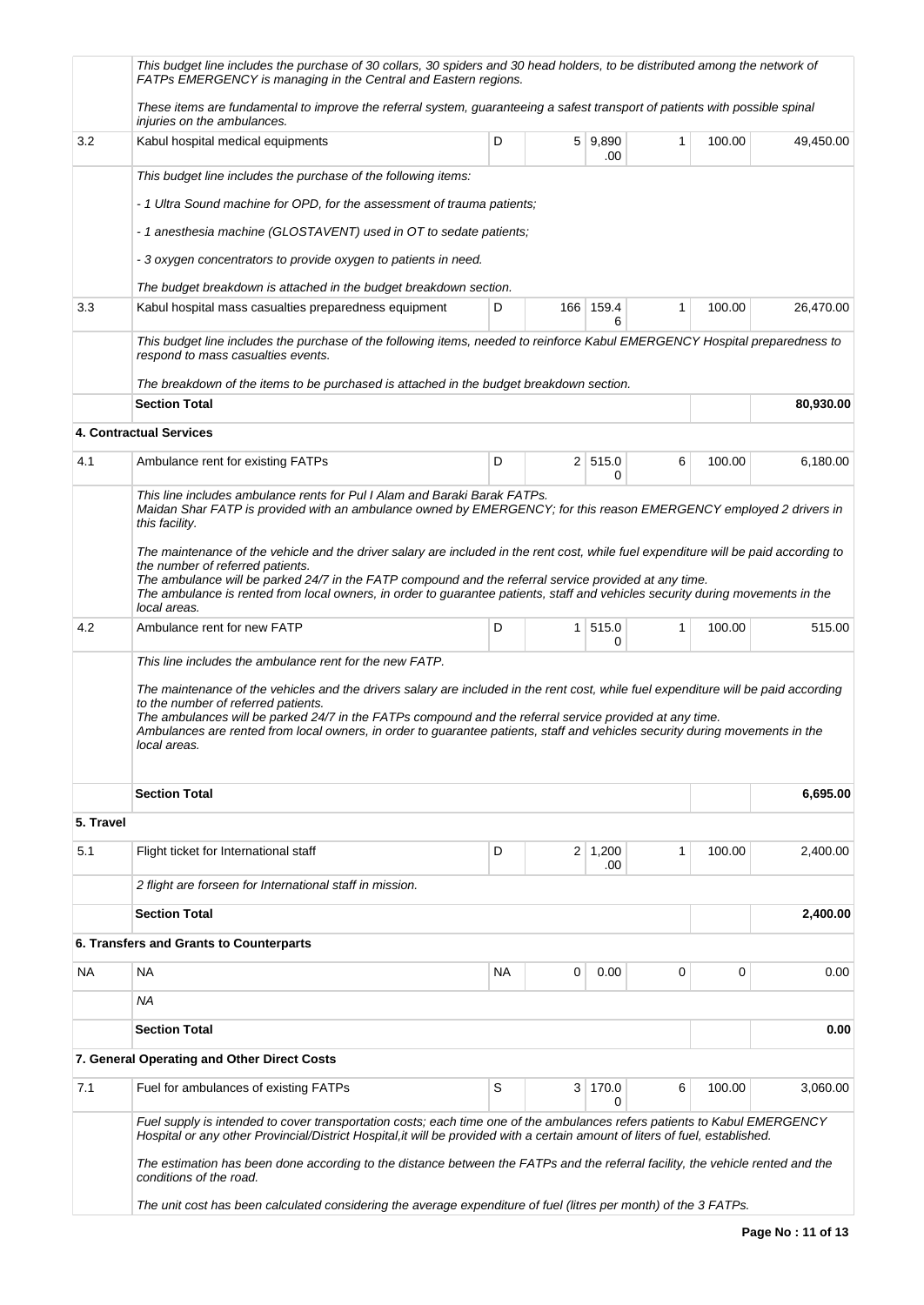| 7.2               | Fuel for ambulances for new FATP                                                                                                                                                                                                                                  | S | 1      | 140.0      | 1 | 100.00 | 140.00     |
|-------------------|-------------------------------------------------------------------------------------------------------------------------------------------------------------------------------------------------------------------------------------------------------------------|---|--------|------------|---|--------|------------|
|                   | Fuel supply is intended to cover transportation costs; each time the ambulance refers patients to Kabul EMERGENCY Hospital or<br>any other Provincial/District Hospital, it will be provided with a certain amount of litres of fuel, as defined in the contract. |   |        |            |   |        |            |
|                   | The estimation has been done according to the distance between the FATP and the referral facility, the vehicle rented and the<br>conditions of the road.                                                                                                          |   |        |            |   |        |            |
| 7.3               | <b>Existing FATPs running costs</b>                                                                                                                                                                                                                               | S | 3      | 300.0<br>ი | 6 | 100.00 | 5,400.00   |
|                   | This line includes the monthly supply of fuel for generators, gas for sterlization and maintenance costs.                                                                                                                                                         |   |        |            |   |        |            |
|                   | The estimation has been done according to previous experience.                                                                                                                                                                                                    |   |        |            |   |        |            |
| 7.4               | New FATP running costs                                                                                                                                                                                                                                            | S | 1      | 300.0<br>∩ | 1 | 100.00 | 300.00     |
|                   | This line includes the monthly supply of fuel for generators, gas for sterlization and maintenance costs.                                                                                                                                                         |   |        |            |   |        |            |
|                   | <b>Section Total</b>                                                                                                                                                                                                                                              |   |        |            |   |        | 8,900.00   |
| <b>SubTotal</b>   |                                                                                                                                                                                                                                                                   |   | 401.00 |            |   |        | 355,891.00 |
| Direct            |                                                                                                                                                                                                                                                                   |   |        |            |   |        | 320,887.00 |
| Support           |                                                                                                                                                                                                                                                                   |   |        |            |   |        |            |
| <b>PSC Cost</b>   |                                                                                                                                                                                                                                                                   |   |        |            |   |        |            |
|                   | <b>PSC Cost Percent</b>                                                                                                                                                                                                                                           |   |        |            |   |        | 7.00       |
| <b>PSC Amount</b> |                                                                                                                                                                                                                                                                   |   |        |            |   |        | 24,912.37  |
| <b>Total Cost</b> |                                                                                                                                                                                                                                                                   |   |        |            |   |        | 380,803.37 |

# **Project Locations**

| <b>Location</b>       | <b>Estimated</b><br>percentage<br>of budget<br>for each<br><b>location</b> | <b>Estimated number of beneficiaries</b><br>for each location |              |           |     |               | <b>Activity Name</b>                                                                                                                                                                                                                                                                                                                                                                                                                                                                                         |
|-----------------------|----------------------------------------------------------------------------|---------------------------------------------------------------|--------------|-----------|-----|---------------|--------------------------------------------------------------------------------------------------------------------------------------------------------------------------------------------------------------------------------------------------------------------------------------------------------------------------------------------------------------------------------------------------------------------------------------------------------------------------------------------------------------|
|                       |                                                                            | <b>Men</b>                                                    | <b>Women</b> | Boys      |     | Girls   Total |                                                                                                                                                                                                                                                                                                                                                                                                                                                                                                              |
| Kabul -> Kabul        |                                                                            | 56 3,594                                                      |              | 327 1,144 | 381 |               | 5,446 Activity 1.2.1 : Provision of 24/7 OPD trauma<br>services in EMR Surgical Center in Kabul.<br>Activity 1.2.2 : Provision of 24/7 surgical<br>treatment for war wounded and trauma patients<br>admitted in EMR Surgical Centre.<br>Activity 1.2.3 : Provide extra equipment to<br>increase Hospital capacity, including temporary<br>extra beds in case of mass casualty.<br>Activity 1.2.4 : Equip the mass casualty area in<br>EMR Surgical Centre in Kabul to be prepared for<br>winter.             |
| Wardak -> Maydanshahr | $\overline{7}$                                                             | 453                                                           | 41           | 144       | 48  |               | 686 Activity 1.1.1 : Provision of Emergency Trauma<br>services 24/7 in 4 FATPs and specialized<br>Trauma Centers.<br>Activity 1.1.2 : Implementation of referral system<br>among 3 FATPs in Baraki Barak, Pul I Alam and<br>Maydanshar. War injured patients will be referred<br>to Kabul EMR Surgical Hospital.<br>Activity 1.1.4 : Collection, compilation, analysis of<br>health statistics related to medical output for<br>monitoring purpose and maintenance of high<br>standard medical care          |
| Logar -> Pul-e- Alam  | 13                                                                         | 851                                                           | 77           | 271       | 91  |               | 1,290 Activity 1.1.1 : Provision of Emergency Trauma<br>services 24/7 in 4 FATPs and specialized<br><b>Trauma Centers.</b><br>Activity 1.1.2 : Implementation of referral system<br>among 3 FATPs in Baraki Barak, Pul I Alam and<br>Maydanshar. War injured patients will be referred<br>to Kabul EMR Surgical Hospital.<br>Activity 1.1.4 : Collection, compilation, analysis of<br>health statistics related to medical output for<br>monitoring purpose and maintenance of high<br>standard medical care |